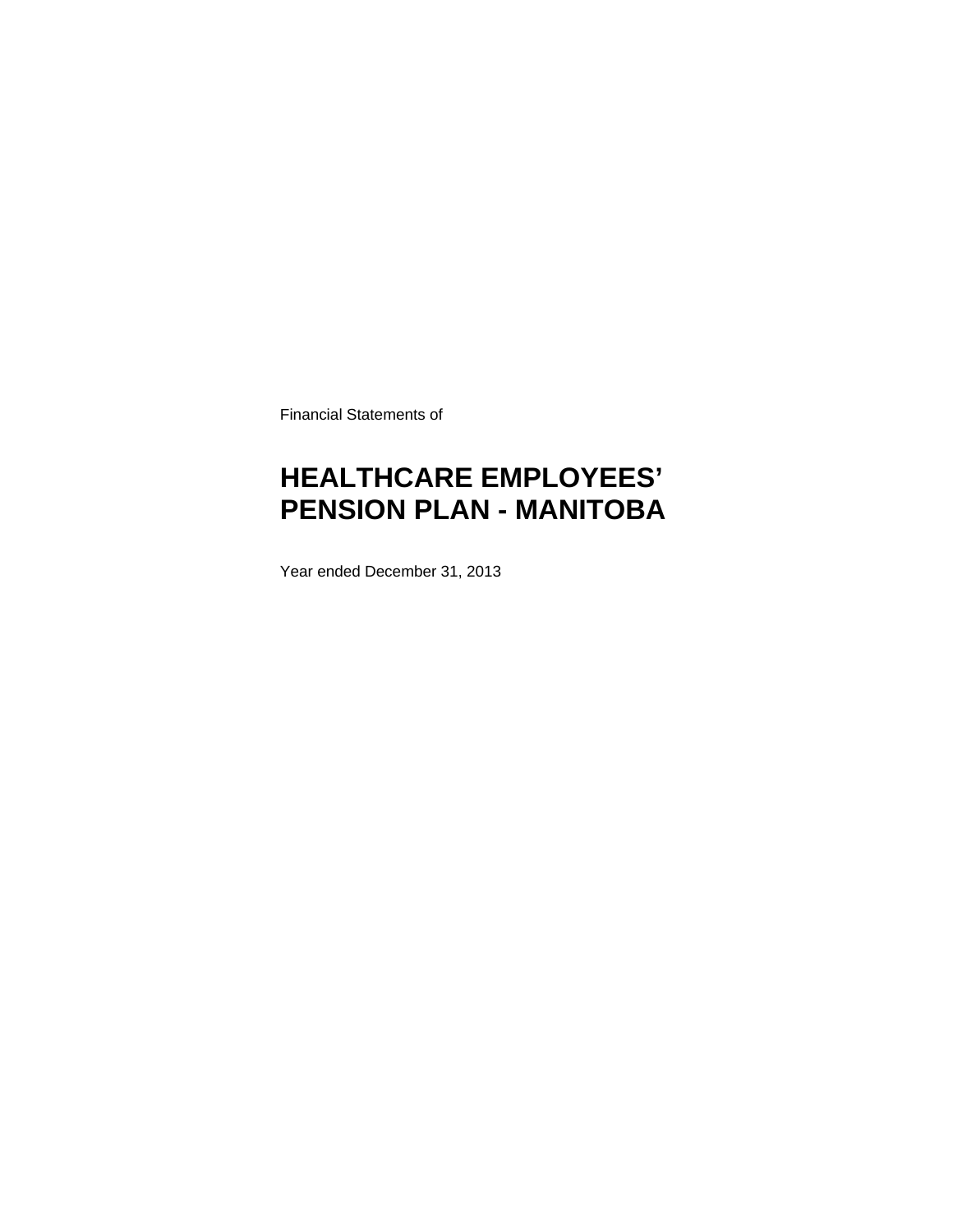

**KPMG LLP** Suite 2000 - One Lombard Place Winnipeg MB R3B 0X3 Canada

 Telephone (204) 957-1770 Fax (204) 957-0808 Internet www.kpmg.ca

# **INDEPENDENT AUDITORS' REPORT**

To the Board of Trustees of the Healthcare Employees' Pension Plan - Manitoba

Manitoba, which comprise the statement of financial position as at December 31, 2013, the statements of changes in net assets available for benefits and changes in pension obligations for the We have audited the accompanying financial statements of Healthcare Employees' Pension Plan year then ended, and notes, comprising a summary of significant accounting policies and other explanatory information.

### *Management's Responsibility for the Financial Statements*

Management is responsible for the preparation and fair presentation of these financial statements in accordance with Canadian accounting standards for pension plans, and for such internal control as management determines is necessary to enable the preparation of financial statements that are free from material misstatement, whether due to fraud or error.

### *Auditors' Responsibility*

Our responsibility is to express an opinion on these financial statements based on our audit. We conducted our audit in accordance with Canadian generally accepted auditing standards. Those standards require that we comply with ethical requirements and plan and perform the audit to obtain reasonable assurance about whether the financial statements are free from material misstatement.

An audit involves performing procedures to obtain audit evidence about the amounts and disclosures in the financial statements. The procedures selected depend on our judgment, including the assessment of the risks of material misstatement of the financial statements, whether due to fraud or error. In making those risk assessments, we consider internal control relevant to the entity's preparation and fair presentation of the financial statements in order to design audit procedures that are appropriate in the circumstances, but not for the purpose of expressing an opinion on the effectiveness of the entity's internal control. An audit also includes evaluating the appropriateness of accounting policies used and the reasonableness of accounting estimates made by management, as well as evaluating the overall presentation of the financial statements.

We believe that the audit evidence we have obtained is sufficient and appropriate to provide a basis for our audit opinion.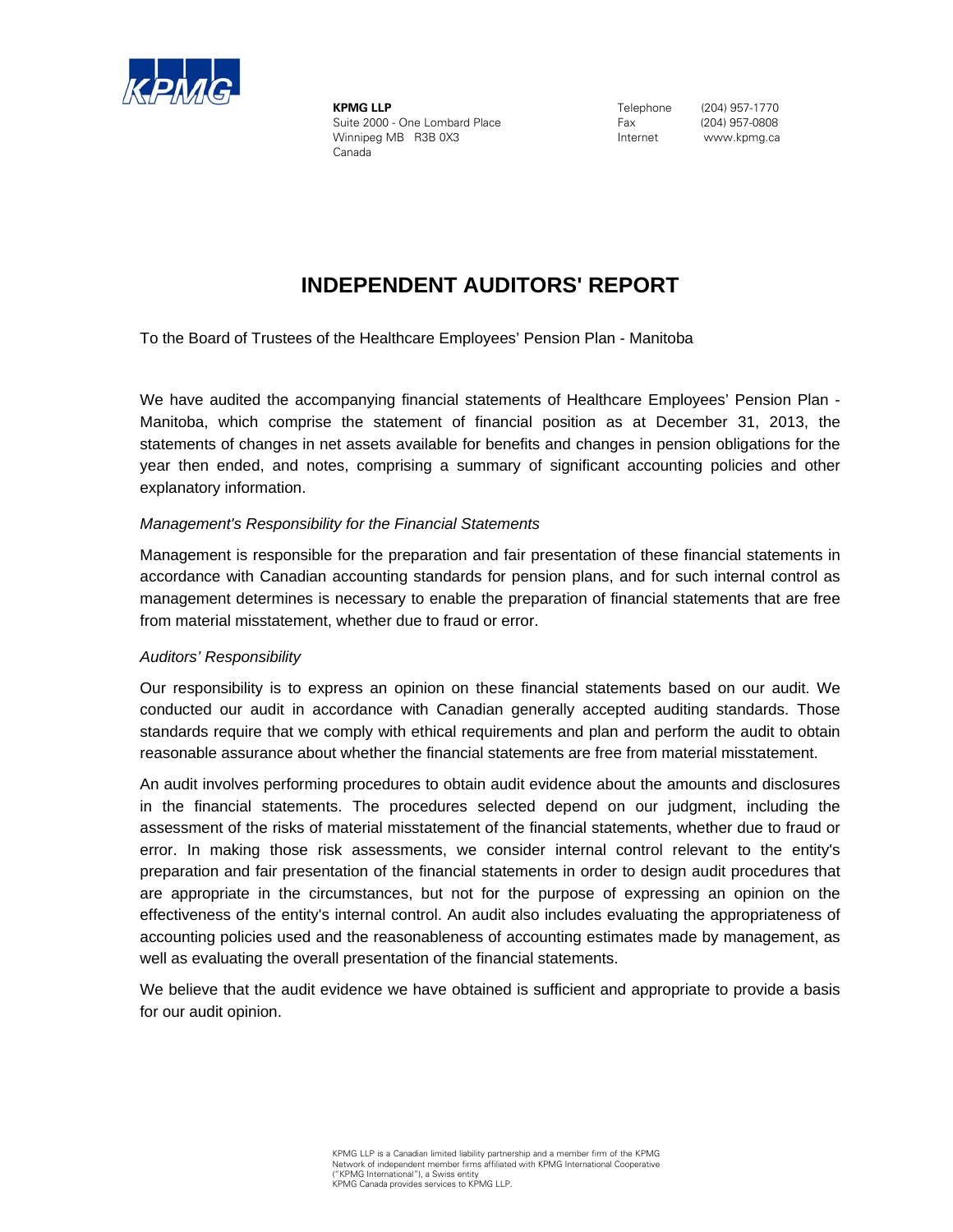

### *Opinion*

In our opinion, the financial statements present fairly, in all material respects, the financial position of Healthcare Employees' Pension Plan - Manitoba as at December 31, 2013, and changes in its net assets available for benefits and the changes in its pension obligations for the year then ended in accordance with Canadian accounting standards for pension plans.

 $KPMG$  11P

Chartered Accountants

June 18, 2014 Winnipeg, Canada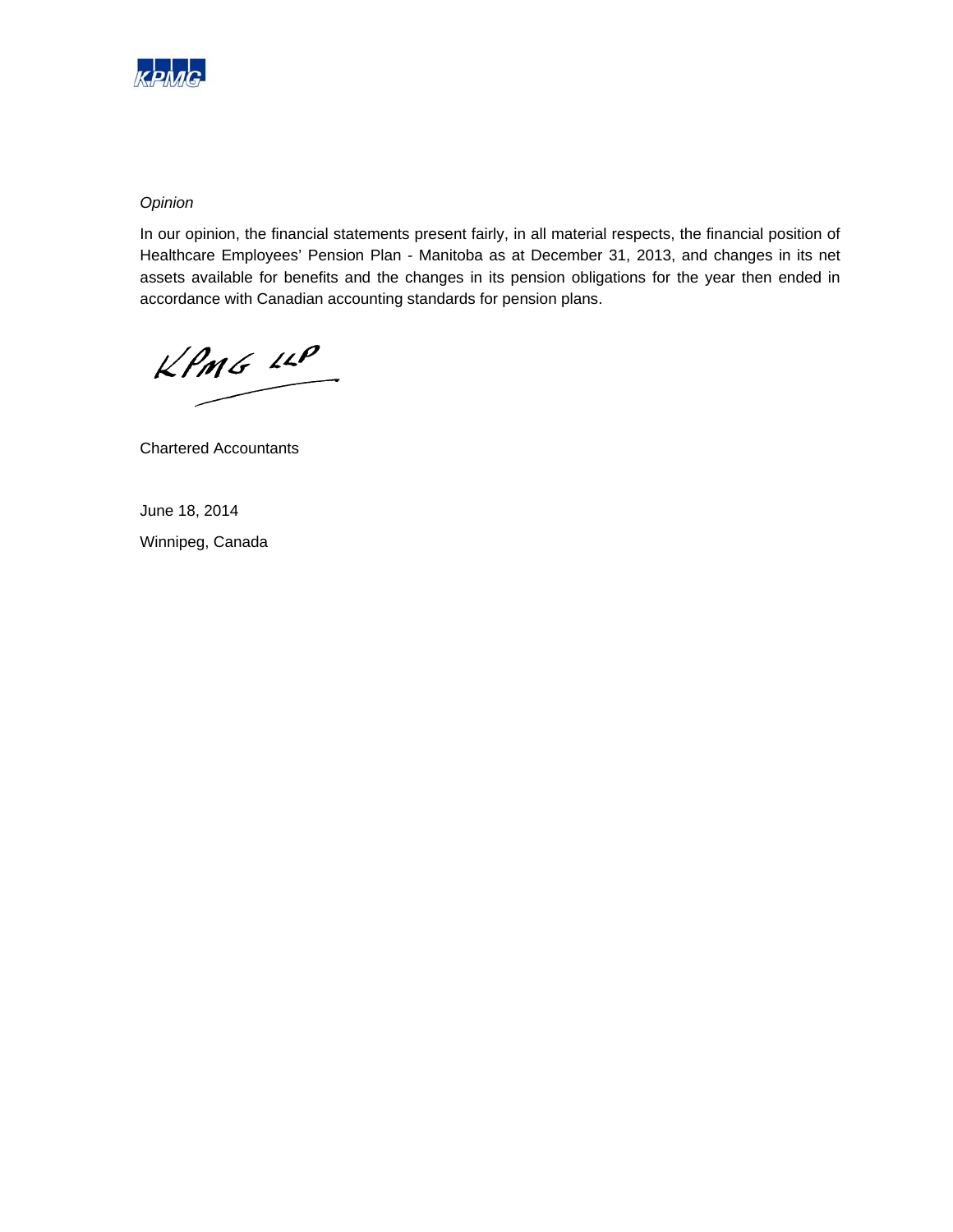**Statement of Financial Position** 

December 31, 2013, with comparative information for 2012

|                                                                                              |    | 2013                    |    | 2012                             |
|----------------------------------------------------------------------------------------------|----|-------------------------|----|----------------------------------|
| <b>Assets</b>                                                                                |    |                         |    |                                  |
| Cash                                                                                         | \$ | 82,670,032 \$           |    | 66,756,528                       |
| <b>Contributions receivable:</b><br><b>Employer</b><br>Employee                              |    | 9,773,246<br>10,954,499 |    | 11,033,154<br>11,776,634         |
| Other receivables                                                                            |    | 1,654,372               |    | 1,071,190                        |
| Due from brokers                                                                             |    | 267,097                 |    |                                  |
| Investment income receivable                                                                 |    | 14,797,921              |    | 13,235,489                       |
| Investments (note 4)                                                                         |    | 5,373,824,005           |    | 4,466,070,733                    |
| Capital assets (note 5)                                                                      |    | 3,014,727               |    | 2,147,431                        |
| <b>Total assets</b>                                                                          |    | \$5,496,955,899         |    | \$4,572,091,159                  |
| Liabilities                                                                                  |    |                         |    |                                  |
| Accounts payable and accrued liabilities<br>Government remittances payable<br>Due to brokers | \$ | 6,008,250<br>13,811     | \$ | 5,308,608<br>11,243<br>2,951,935 |
| <b>Total liabilities</b>                                                                     |    | 6,022,061               |    | 8,271,786                        |
| Net assets available for benefits                                                            |    | 5,490,933,838           |    | 4,563,819,373                    |
| Actuarial value of pension obligations (note 14)                                             |    | 5,231,833,000           |    | 4,871,146,000                    |
| Commitments (note 15)                                                                        |    |                         |    |                                  |
| Excess (deficiency) of net assets available for<br>benefits over pension obligations         | S  | 259,100,838             | S. | (307, 326, 627)                  |

See accompanying notes to financial statements.

Approved by the Trustees:

PALlock Chair Bets Pro rsl Vice-Chair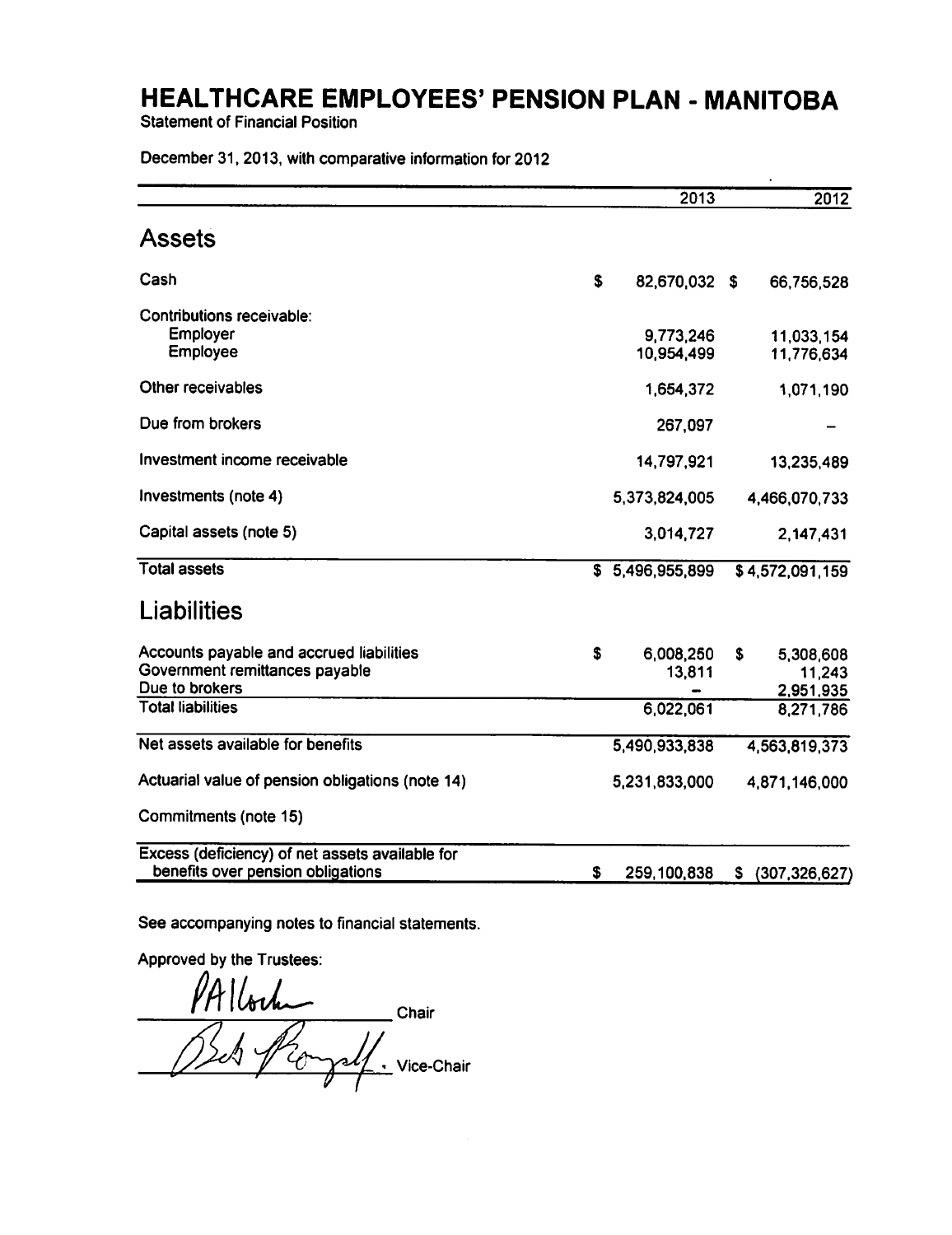Statement of Changes in Net Assets Available for Benefits

Year ended December 31, 2013, with comparative information for 2012

|                                                      |    | 2013           | 2012                |
|------------------------------------------------------|----|----------------|---------------------|
| Increase in net assets:                              |    |                |                     |
| Pension fund contributions:                          |    |                |                     |
| Employer:                                            |    |                |                     |
| Current year required                                | \$ | 149,336,858 \$ | 143,947,080         |
| Past years' required                                 |    | 316,170        | 224,418             |
| <b>Buybacks</b>                                      |    | 69,273         | 40,422              |
| Employee:                                            |    |                |                     |
| Current year required                                |    | 148,315,836    | 136,620,055         |
| Past years' required                                 |    | 489,852        | 592,235             |
| <b>Buybacks</b>                                      |    | 745,626        | 937,726             |
| Reciprocal transfers                                 |    | 1,976,939      | 2,335,335           |
| Investment income (note 6)                           |    | 141,880,198    | 131,103,626         |
| Current period change in fair value of investments   |    | 728,556,498    | 322,726,226         |
| Total increase in net assets                         |    | 1,171,687,250  | 738,527,123         |
| Decrease in net assets:                              |    |                |                     |
| Pension payments (note 7)                            |    | 218,262,655    | 199,994,558         |
| Administrative expenses (note 8)                     |    | 26,310,130     | 20,941,129          |
| Total decrease in net assets                         |    | 244,572,785    | 220,935,687         |
| Increase in net assets available for benefits        |    | 927,114,465    | 517,591,436         |
| Net assets available for benefits, beginning of year |    | 4,563,819,373  | 4,046,227,937       |
| Net assets available for benefits, end of year       | S. | 5,490,933,838  | \$<br>4,563,819,373 |

See accompanying notes to financial statements.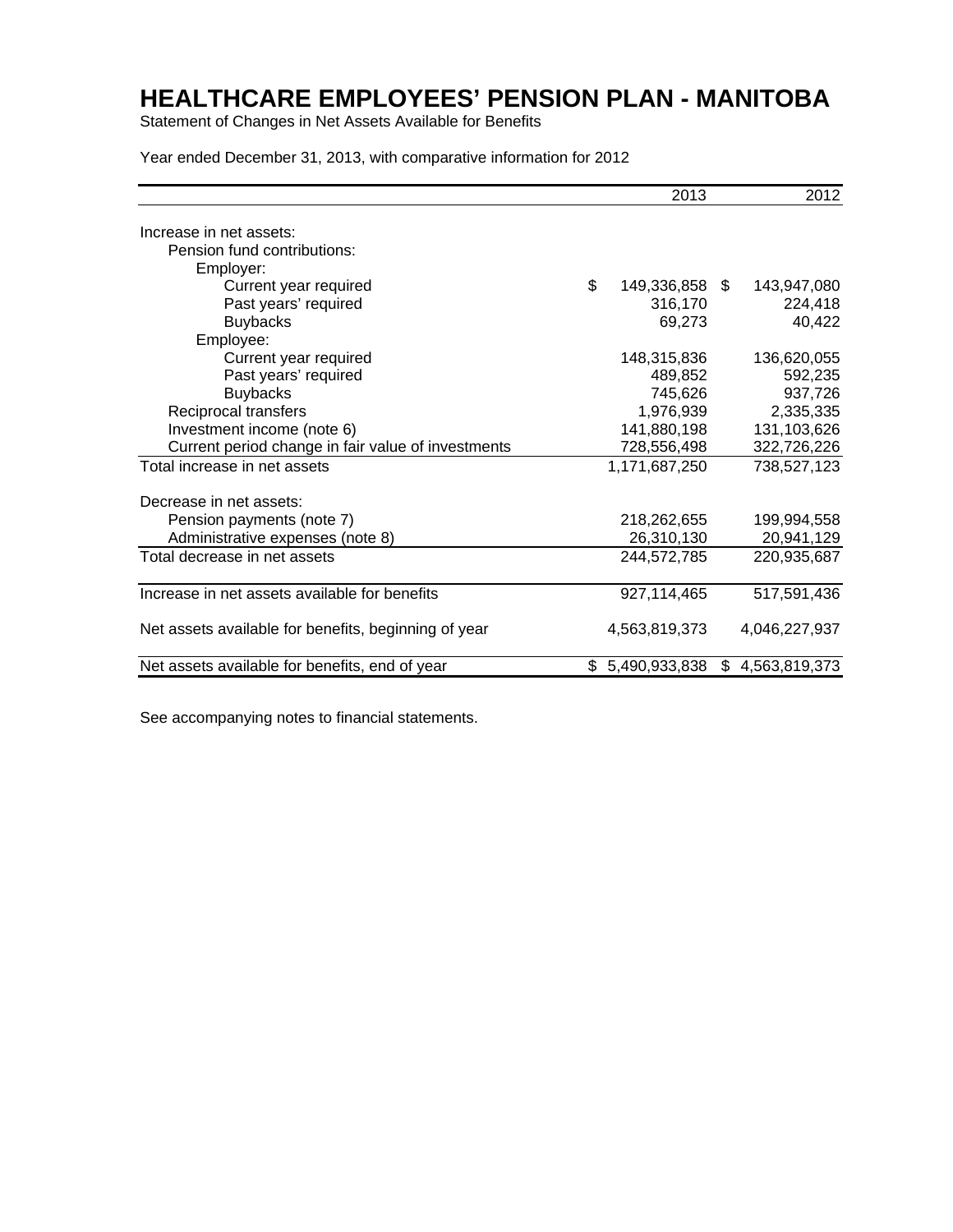Statement of Changes in Pension Obligations

Year ended December 31, 2013, with comparative information for 2012

|                                                     |    | 2013            | 2012            |
|-----------------------------------------------------|----|-----------------|-----------------|
| Actuarial value of pension obligations,             |    |                 |                 |
| beginning of year                                   | \$ | 4,871,146,000   | \$4,593,597,000 |
| Benefits accrued                                    |    | 260,554,000     | 252,964,000     |
| Benefits paid                                       |    | (218, 263, 000) | (199, 995, 000) |
| Interest accrued on benefits                        |    | 318,179,000     | 299,409,000     |
| Increase (decrease) in benefits accrued due to      |    |                 |                 |
| data corrections                                    |    | 918,000         | (1,876,000)     |
| Effect of actuarial changes                         |    | 52,238,000      | (37, 305, 000)  |
| Effect of experience gains and losses               |    | (52,939,000)    | (35,648,000)    |
| Actuarial value of pension obligations, end of year | S  | 5,231,833,000   | \$4,871,146,000 |

See accompanying notes to financial statements.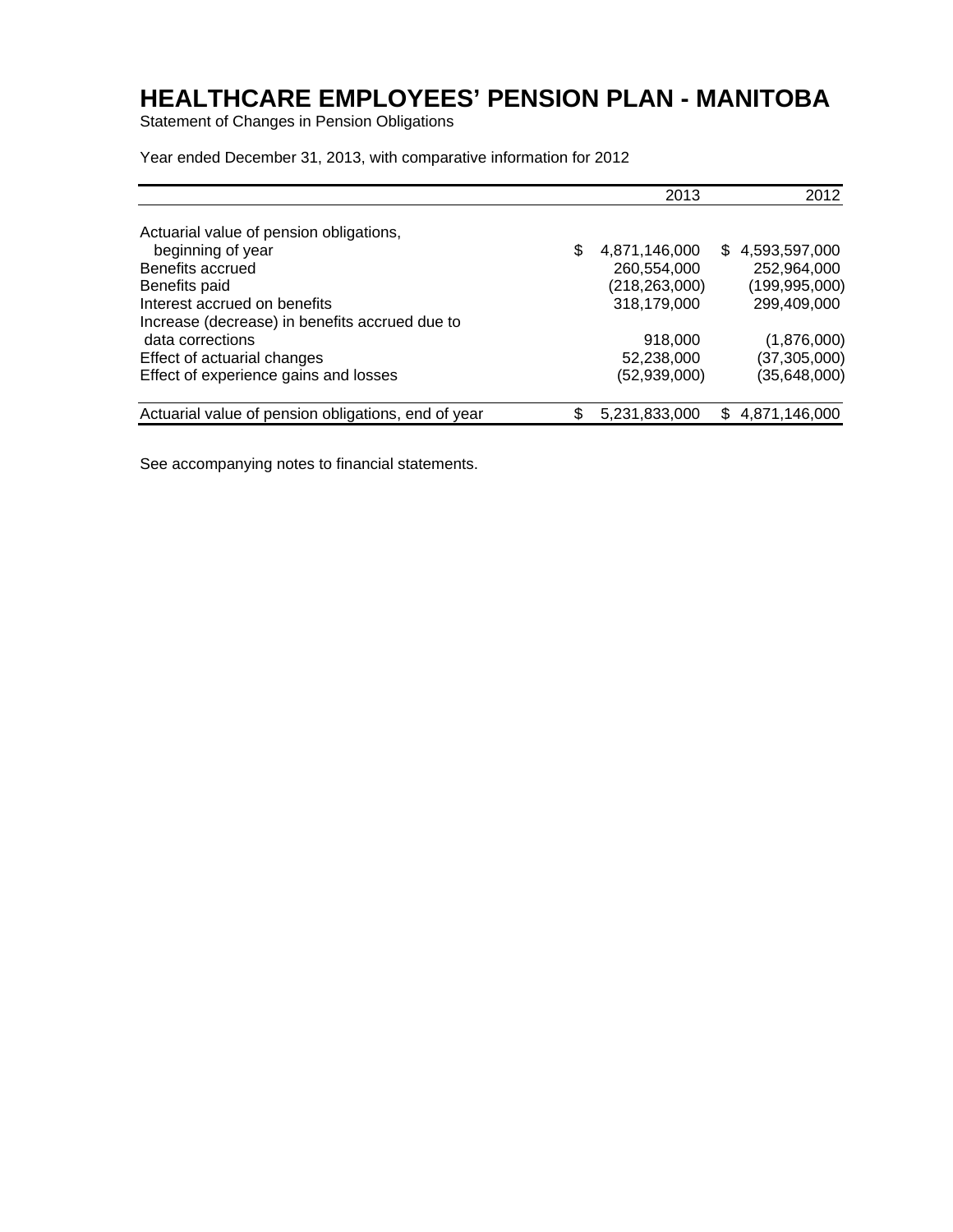Notes to Financial Statements

Year ended December 31, 2013

### **1. General:**

Healthcare Employees' Pension Plan - Manitoba (the Plan) is governed by a Board of Trustees appointed by signatory employers and unions. The Plan has received approval from Canada Revenue Agency (CRA) for registration as a Specified Multi-Employer Plan and the Manitoba Pension Commission has registered the Plan as a Multi-unit Pension Plan.

### **2. Description of the plan:**

The following description of the Plan is a summary only. For more complete information reference should be made to the Plan Text.

(a) General:

The Plan is a multi-employer defined benefit pension plan for all employees of participating healthcare facilities in the Province of Manitoba.

### (b) Funding policy:

Employers and employees are required to contribute to the Plan a certain percentage of the members' earnings up to the legislated Year's Maximum Pensionable Earnings (YMPE) plus a certain percentage of the members' earnings in excess of the YMPE, as established by the settlors of the Plan.

The following contribution rate percentages have been approved for 2012 and 2013:

|                    |                   | Employer | Emplovee |
|--------------------|-------------------|----------|----------|
| January 1, 2012 to | <b>Below YMPE</b> | 7.8%     | 6.8%     |
| March 31, 2012     | Above YMPE        | 9.4%     | 8.4%     |
| April 1, 2012      | <b>Below YMPE</b> | 7.8%     | 7.6%     |
|                    | Above YMPE        | 9.4%     | 9.2%     |
| April 1, 2013      | <b>Below YMPE</b> | 7.9%     | 7.9%     |
|                    | Above YMPE        | 9.5%     | 9.5%     |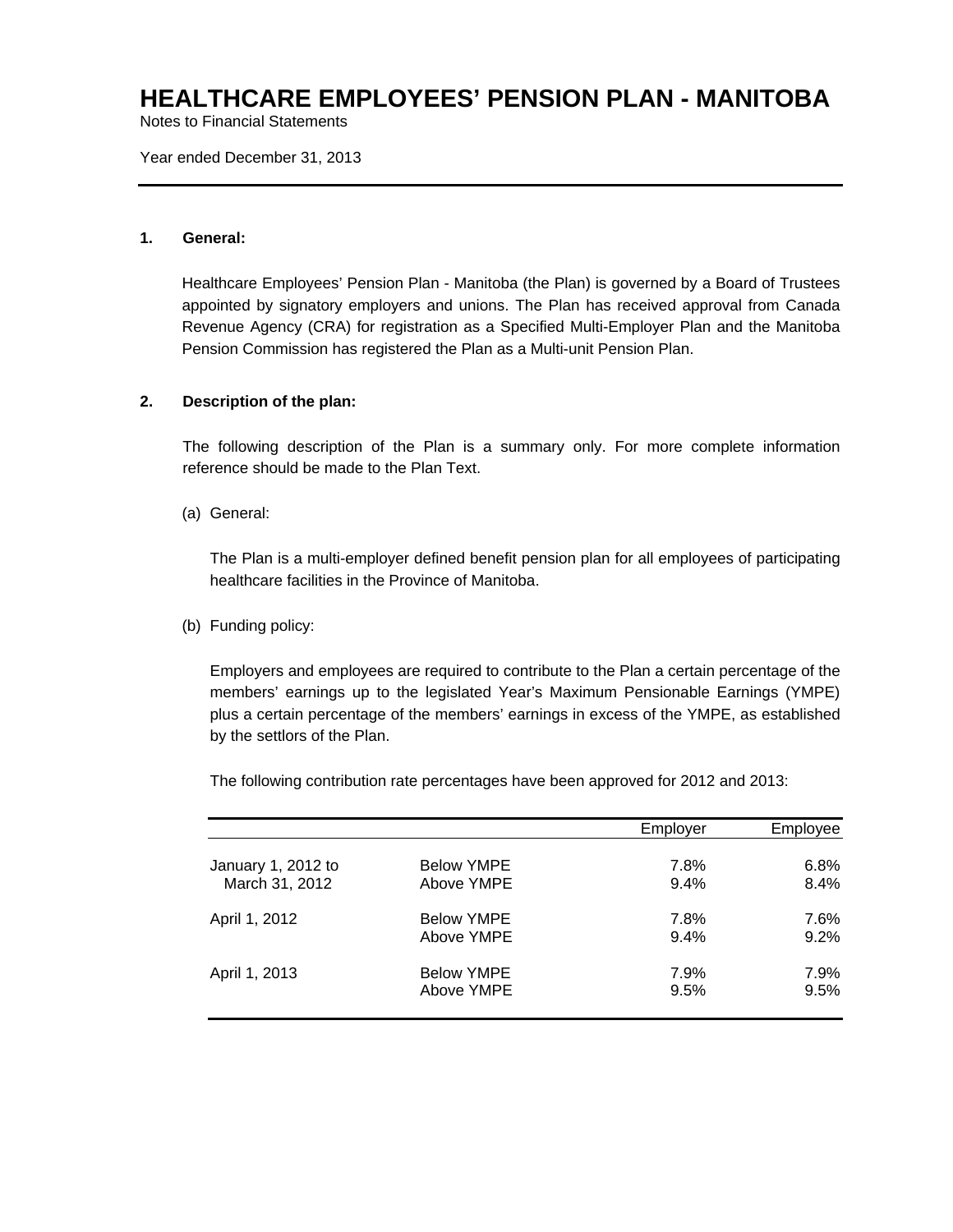Notes to Financial Statements (continued)

Year ended December 31, 2013

### **2. Description of the plan (continued):**

(c) Normal retirement pension benefits:

Normal retirement pension benefits commence the first month coincident with or immediately following the attainment of age 65. The annual earned pension payable to a member on normal or postponed retirement is based on years of service and contributory earnings.

(d) Early retirement pension benefits:

A member may elect to retire early provided that:

- the member has completed at least two years of service and attained age 55; or
- the total of the member's age plus years of service total at least 80.

If at the member's early retirement date:

- the member has attained age 60 and two years of service; or
- the member's age plus years of service total at least 80,

then the member shall receive normal pension benefits.

If at the member's early retirement date the member's age is between 55 and 60 and the member has not achieved the total of 80 based on age and years of service, pension benefits will be reduced in accordance with the Plan Text.

(e) Postponed retirement benefits:

Retirement benefits cannot be postponed beyond the end of the year in which a member turns 71 years of age.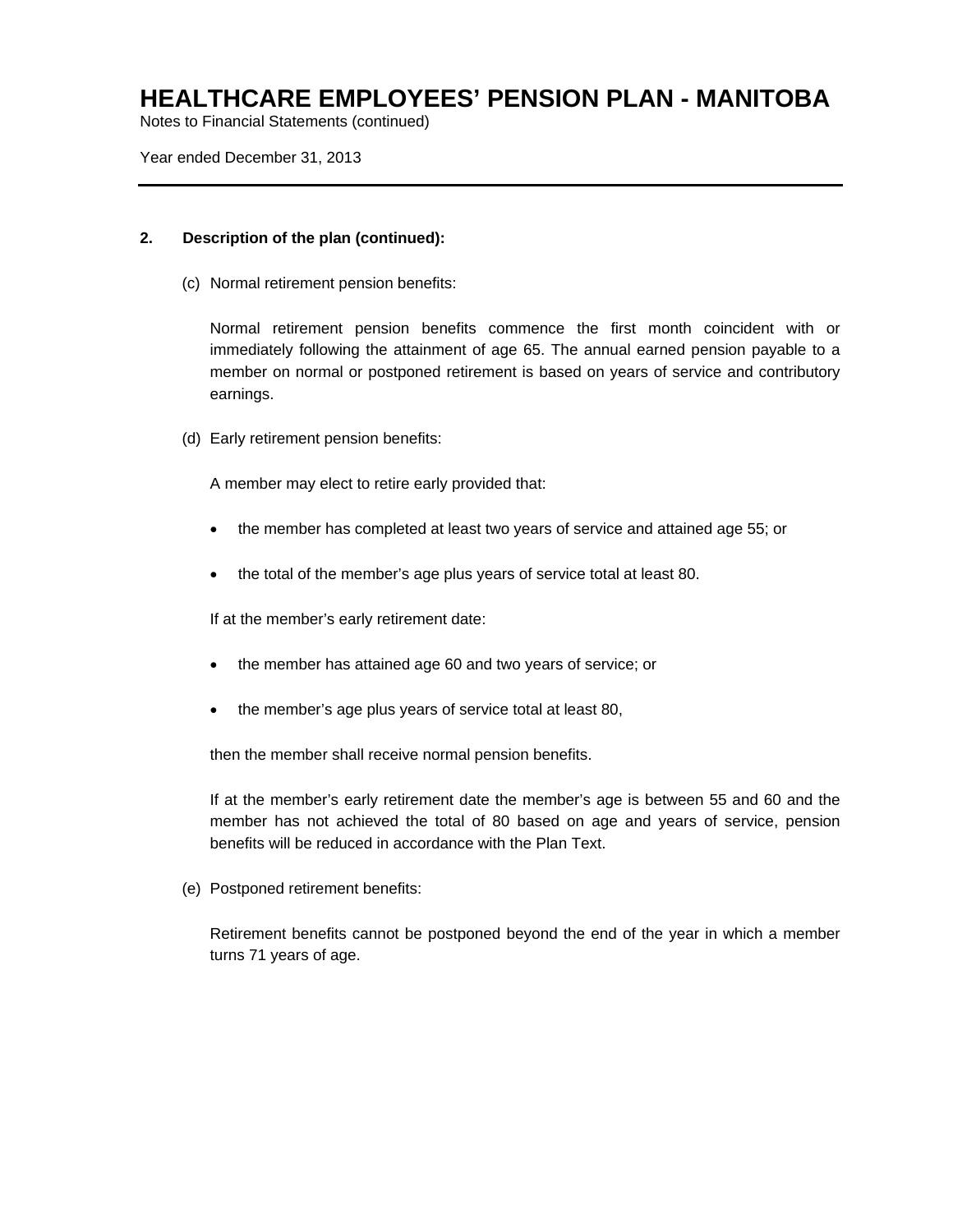Notes to Financial Statements (continued)

Year ended December 31, 2013

### **2. Description of the plan (continued):**

(f) Death benefits:

All members are eligible for death benefits. Before retirement or disability payment commencement, members are eligible to receive the commuted value of their vested accrued pension for service prior to January 1, 1985 and service after December 31, 1984. After retirement or disability payable commencement, the benefit is based on the payment form elected by the member.

(g) Benefits on termination:

In the event of termination, the terminating member will receive either (i) a monthly pension benefit deferred to retirement; or (ii) the commuted value of their monthly pension benefit.

(h) Income taxes:

The Plan is a Pension Trust as defined in the *Income Tax Act* and is not subject to income taxes.

### **3. Significant accounting policies:**

(a) Basis of presentation:

The Plan follows Canadian accounting standards for pension plans for accounting policies related to its investment portfolio and pension obligations. In selecting or changing accounting policies that do not relate to its investment portfolio or pension obligations, the Plan complies on a consistent basis with Canadian accounting standards for private enterprises (ASPE).

These financial statements are prepared on a going concern basis and present the aggregate financial position of the Plan as a separate financial reporting entity, independent of the participating employers and members. Only the net assets of the Plan and obligations to the members eligible to participate in the Plan have been included in these financial statements. These financial statements do not portray the funding requirements of the Plan or the benefit security of the individual plan members.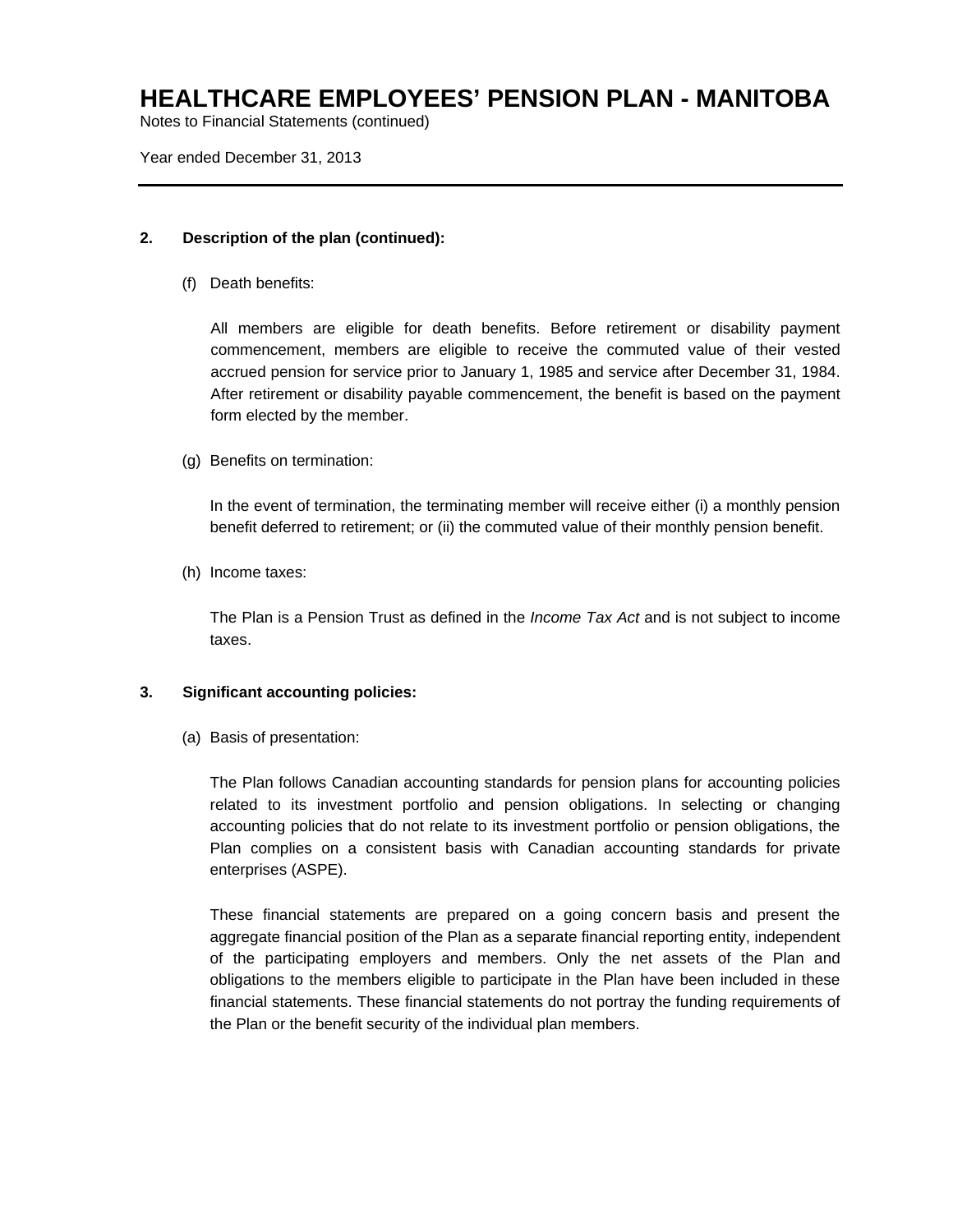Notes to Financial Statements (continued)

Year ended December 31, 2013

### **3. Significant accounting policies (continued):**

(b) Financial instruments:

Financial instruments are recorded at fair value on initial recognition. Freestanding derivative instruments that are not in a qualifying hedging relationship and investments are subsequently measured at fair value. All other financial instruments are subsequently measured at cost or amortized cost, unless management has elected to carry the instruments at fair value. The Plan has elected not to carry any such financial instruments at fair value.

Transaction costs incurred on the acquisition of financial instruments measured subsequently at fair value are expensed as incurred. All other financial instruments are adjusted by transaction costs incurred on acquisition and financing costs. These costs are amortized using the straight-line method.

(c) Fair value measurement:

Fair value is the amount for which an asset could be exchanged, or a liability settled, between knowledgeable, willing parties in an arm's length transaction on the measurement date.

The Plan uses closing market price for fair value measurement. When available, the Plan measures the fair value of an instrument using quoted prices in an active market for that instrument. A market is regarded as active if quoted prices are readily and regularly available and represent actual and regularly occurring market transactions on an arm's length basis.

If a market for a financial instrument is not active, then the Plan establishes fair value using a valuation technique. Valuation techniques include using recent arm's length transactions between knowledgeable, willing parties (if available), reference to the current fair value of other instruments that are substantially the same, discounted cash flow analyses and option pricing models.

All changes in fair value, other than interest and dividend income, are recognized in the statement of changes in net assets available for benefits as part of the current period change in fair value of investments.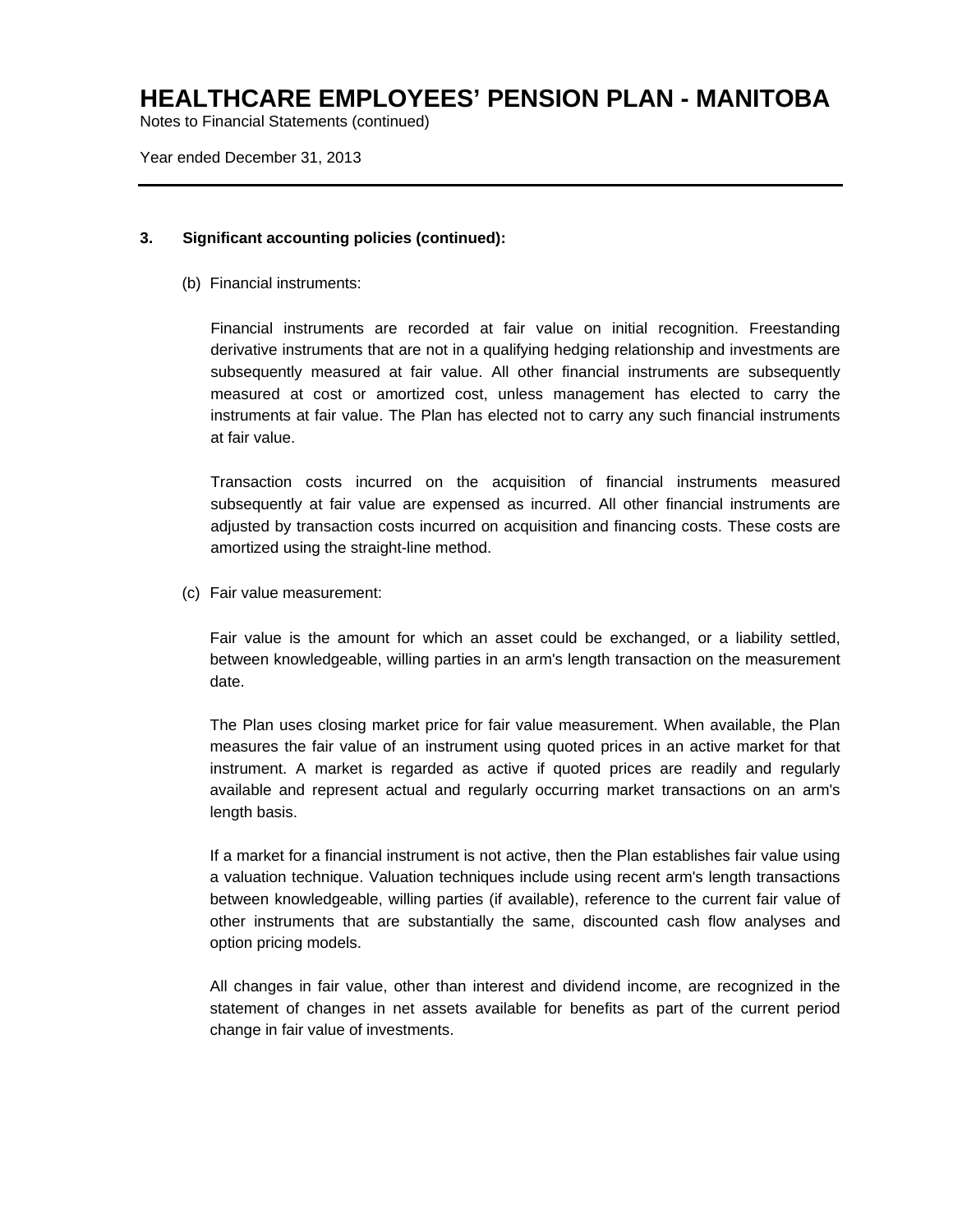Notes to Financial Statements (continued)

Year ended December 31, 2013

### **3. Significant accounting policies (continued):**

Fair values of investments are determined as follows:

(i) Short-term investments:

Short-term investments are valued at cost plus accrued interest, which approximates fair value, with maturities up to one year.

(ii) Bonds:

Bonds are valued using published market quotations or by a yield-to-maturity calculation where published rates are not available.

Bond pooled fund units are recorded at fair values established by the respective fund trustee.

(iii) Mortgages:

Mortgage investments held in mortgage pooled funds are recorded at fair values established by the respective fund trustee.

(iv) Equities:

All listed equities are traded on major stock exchanges and are valued based on the quoted market price as at year end. If a closing trade price is unavailable, a latest bid price is reflected. If no bid price is available, the most recent trade price is used.

All private equities are valued by the general partner, who in its determination of fair value considers any legal sale or other liquidity restrictions on the investment.

(v) Real estate:

Real estate investments held in pooled funds are recorded at fair values established by the respective fund asset manager. Real estate properties are recorded at fair value as established by an annual appraisal conducted by qualified external real estate appraisers and, if applicable, are reduced by any assessed impairment between the appraisal and year-end dates.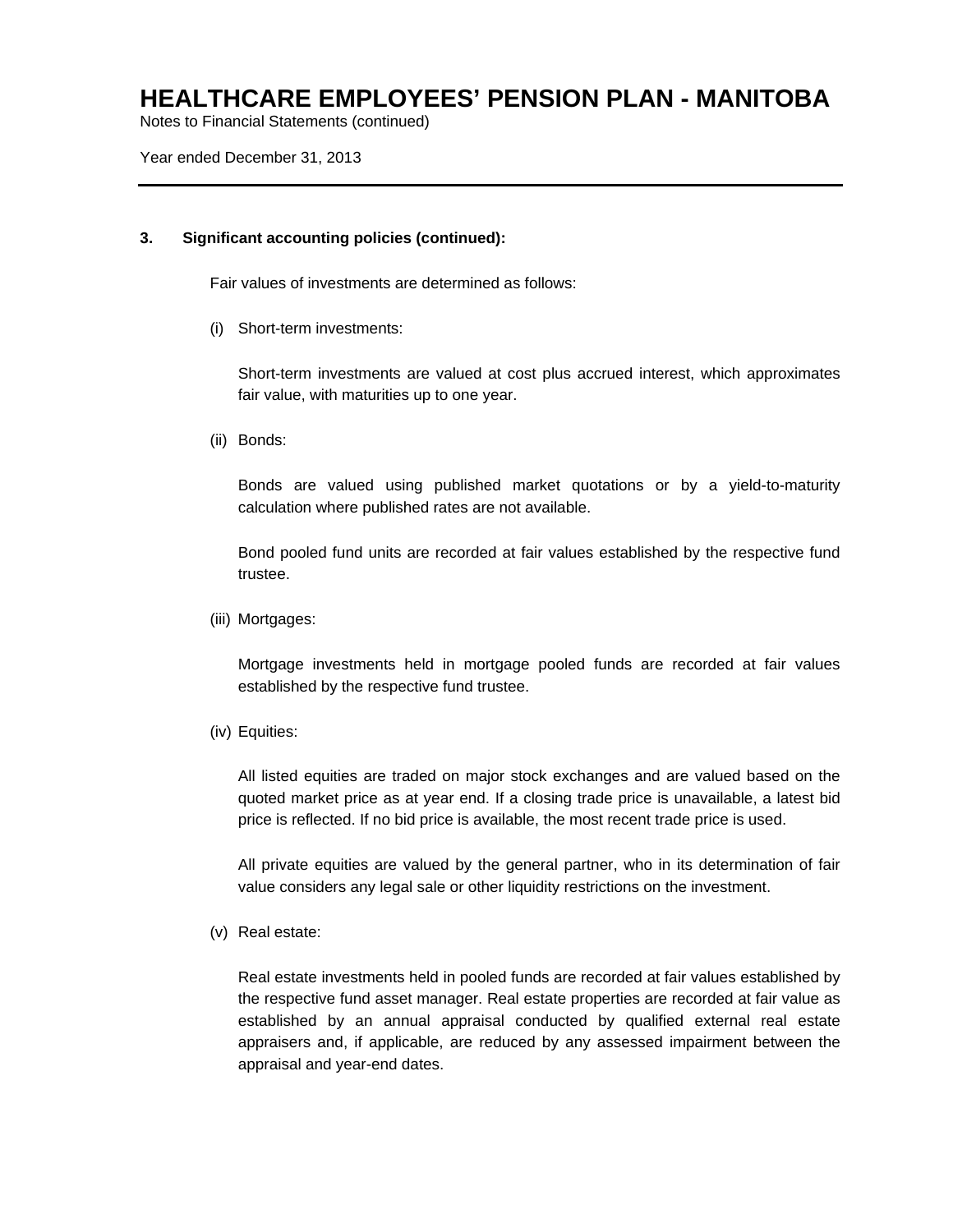Notes to Financial Statements (continued)

Year ended December 31, 2013

### **3. Significant accounting policies (continued):**

(vi) Infrastructure:

Infrastructure investments are recorded at fair value as determined by the Fund Manager. A number of valuation methodologies are considered in arriving at the fair value of unquoted investments, including internal or external valuation models, which may include discounted cash flow analyses. The most appropriate methodology to determine fair value is chosen on an investment by investment basis. Any control, size, liquidity or other discounts or premiums on the investment are considered by the Fund Manager in their determination of fair value.

(d) Capital assets:

Capital assets are recorded at cost less accumulated amortization. Repairs and maintenance costs are charged to expense. Betterments which extend the estimated useful life of an asset are capitalized. When a capital asset no longer contributes to the Plan's ability to provide services, its carrying amount is written-down to its residual value. Capital assets, which include computer software, computer hardware, and office equipment, are amortized on a straight-line basis over three years.

Computer projects are amortized on a straight-line basis over three years as the projects are completed.

(e) Foreign currency transactions and balances:

Transactions in foreign currencies are translated into Canadian dollars at the exchange rate at the dates of the transactions. Monetary assets and liabilities denominated in foreign currencies at the reporting date are translated into Canadian dollars at the exchange rate at that date.

Foreign currency differences arising on translation are recognized in the statement of changes in net assets available for benefits within current period change in fair value of investments.

- (f) Investment transactions and income recognition:
	- (i) Investment transactions:

Investment transactions are accounted for on a trade date basis.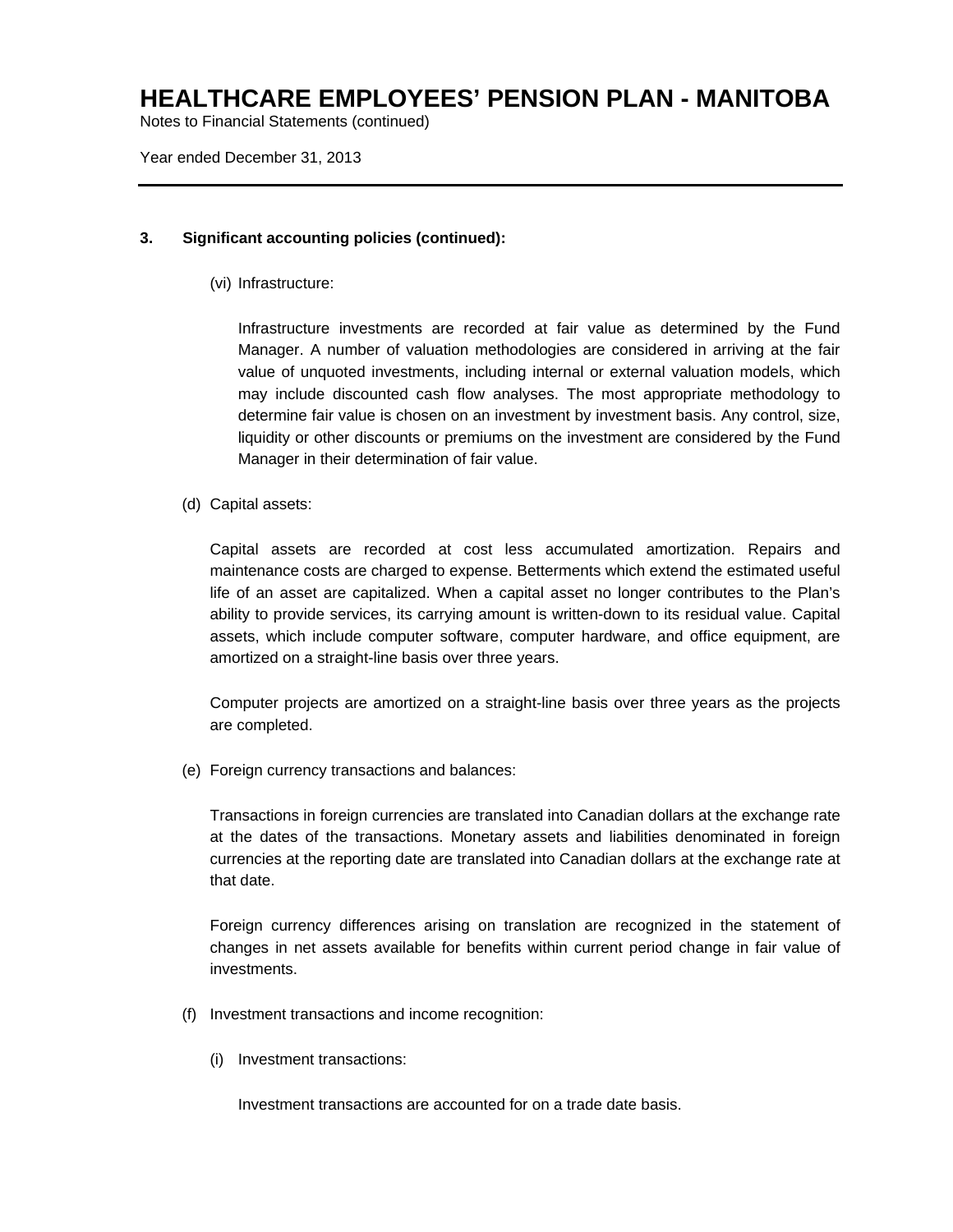Notes to Financial Statements (continued)

Year ended December 31, 2013

### **3. Significant accounting policies (continued):**

(ii) Income recognition:

Investment income has been accrued as reported by the issuer of the pooled funds and bonds. Dividend income from publicly traded securities is recorded as of the exdividend date. Interest income has been accrued as earned.

(g) Contributions:

Contributions from the members are recorded on an accrual basis. Cash received from members for credited service and cash transfers from other pension plans are recorded when received.

(h) Benefits:

Benefit payments to members, termination refunds to former members, and transfer payments to other plans are recorded in the period in which they are paid or payable. Any benefit payment accruals not paid are reflected in accounts payable and accrued liabilities.

(i) Use of estimates:

The preparation of financial statements requires management to make estimates and assumptions that affect the reported amounts of assets and liabilities, the disclosure of contingent assets and liabilities at the date of the financial statements and the reported amounts of increases and decreases in net assets during the year. Significant items subject to such estimates and assumptions include the determination of the actuarial value of pension obligations. Actual results could differ from those estimates.

### **4. Investments:**

|                        | 2013             | 2012                 |
|------------------------|------------------|----------------------|
| <b>Bonds</b>           | \$1,512,582,807  | \$1,435,274,674      |
| Canadian equities      | 1,335,463,741    | 1,119,386,050        |
| International equities | 947,017,272      | 666,144,065          |
| U.S. equities          | 917,281,862      | 659,741,119          |
| Real estate            | 524,352,501      | 478,593,476          |
| Short-term investments | 110,903,258      | 86,136,021           |
| Mortgages              | 21,097,816       | 20,795,328           |
| Infrastructure         | 5,124,748        |                      |
|                        | \$ 5,373,824,005 | 4,466,070,733<br>\$. |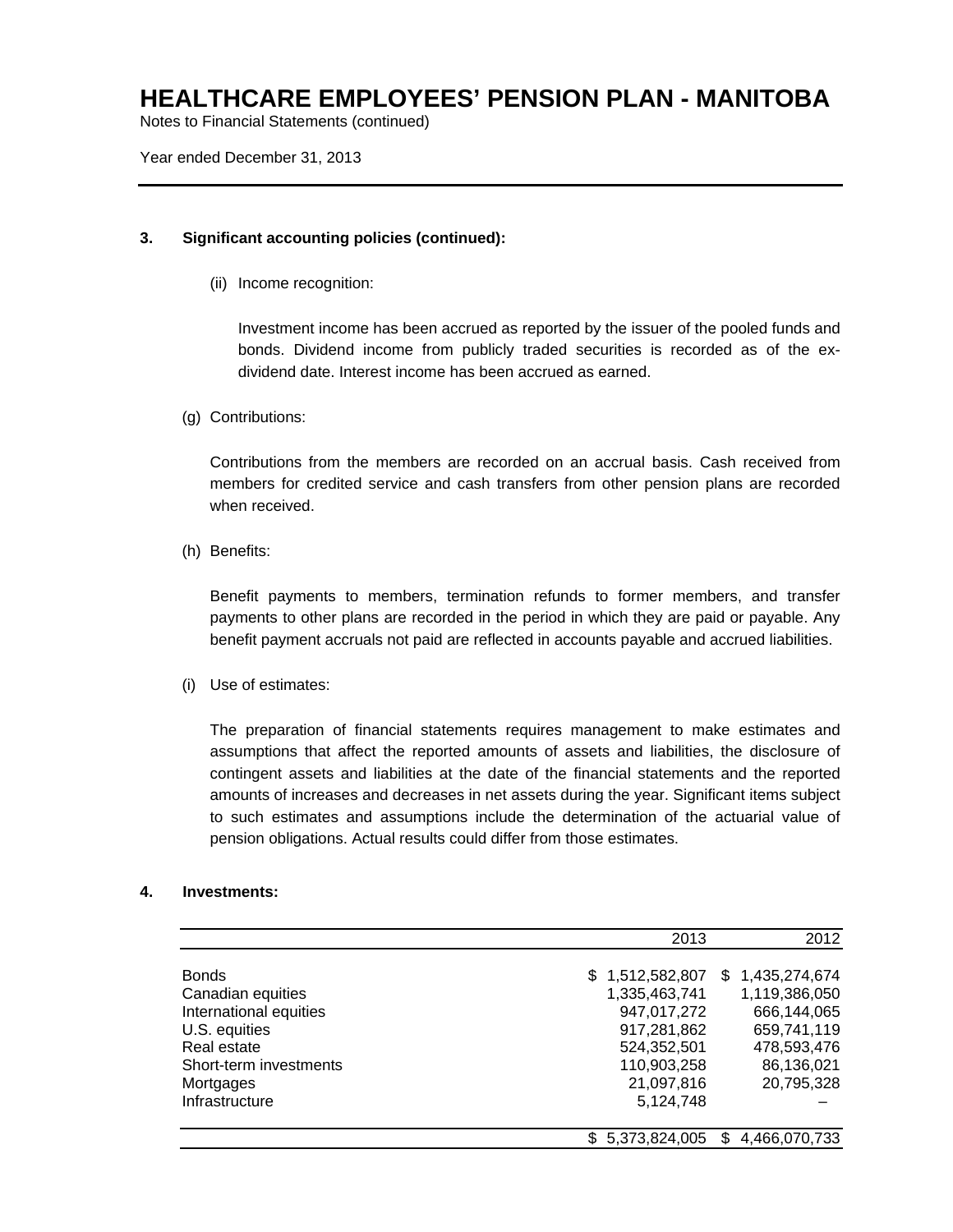Notes to Financial Statements (continued)

Year ended December 31, 2013

### **5. Capital assets:**

|           |                             |           |                                                                       | 2013      |                      | 2012      |
|-----------|-----------------------------|-----------|-----------------------------------------------------------------------|-----------|----------------------|-----------|
|           |                             |           |                                                                       | Net book  |                      | Net book  |
| Cost      |                             |           |                                                                       | value     |                      | value     |
|           |                             |           |                                                                       |           |                      |           |
|           | SS.                         |           | \$                                                                    |           | \$                   | 218,283   |
|           |                             |           |                                                                       |           |                      |           |
| 7,660,731 |                             |           |                                                                       |           |                      | 1,057,911 |
| 5,562,775 |                             | 4,078,019 |                                                                       | 1,484,756 |                      | 871,237   |
|           |                             |           |                                                                       |           |                      |           |
|           |                             |           | S                                                                     | 3,014,727 | S                    | 2,147,431 |
|           | \$2,491,569<br>\$15,715,075 |           | Accumulated<br>amortization<br>2,209,953<br>6,412,376<br>\$12,700,348 |           | 281,616<br>1,248,355 |           |

### **6. Investment income:**

|                         | 2013             |   | 2012          |
|-------------------------|------------------|---|---------------|
|                         |                  |   |               |
| <b>Bonds</b>            | \$<br>52,240,410 | S | 52,756,996    |
| Canadian equities       | 29,254,876       |   | 27,353,488    |
| International equities  | 23,575,468       |   | 18,009,714    |
| Real estate             | 21,390,171       |   | 19,079,986    |
| U.S. equities           | 13,122,466       |   | 11,889,481    |
| Security lending income | 957.910          |   | 718,200       |
| Mortgages               | 889,630          |   | 999,781       |
| Short-term investments  | 449.267          |   | 295,980       |
|                         | 141,880,198      |   | \$131,103,626 |

### **7. Pension payments:**

|                                                             | 2013                        | 2012                        |
|-------------------------------------------------------------|-----------------------------|-----------------------------|
| Retirement benefit payments<br>Termination benefit payments | \$178,935,697<br>39,326,958 | \$162,478,896<br>37.515.662 |
|                                                             | \$218,262,655               | \$199,994,558               |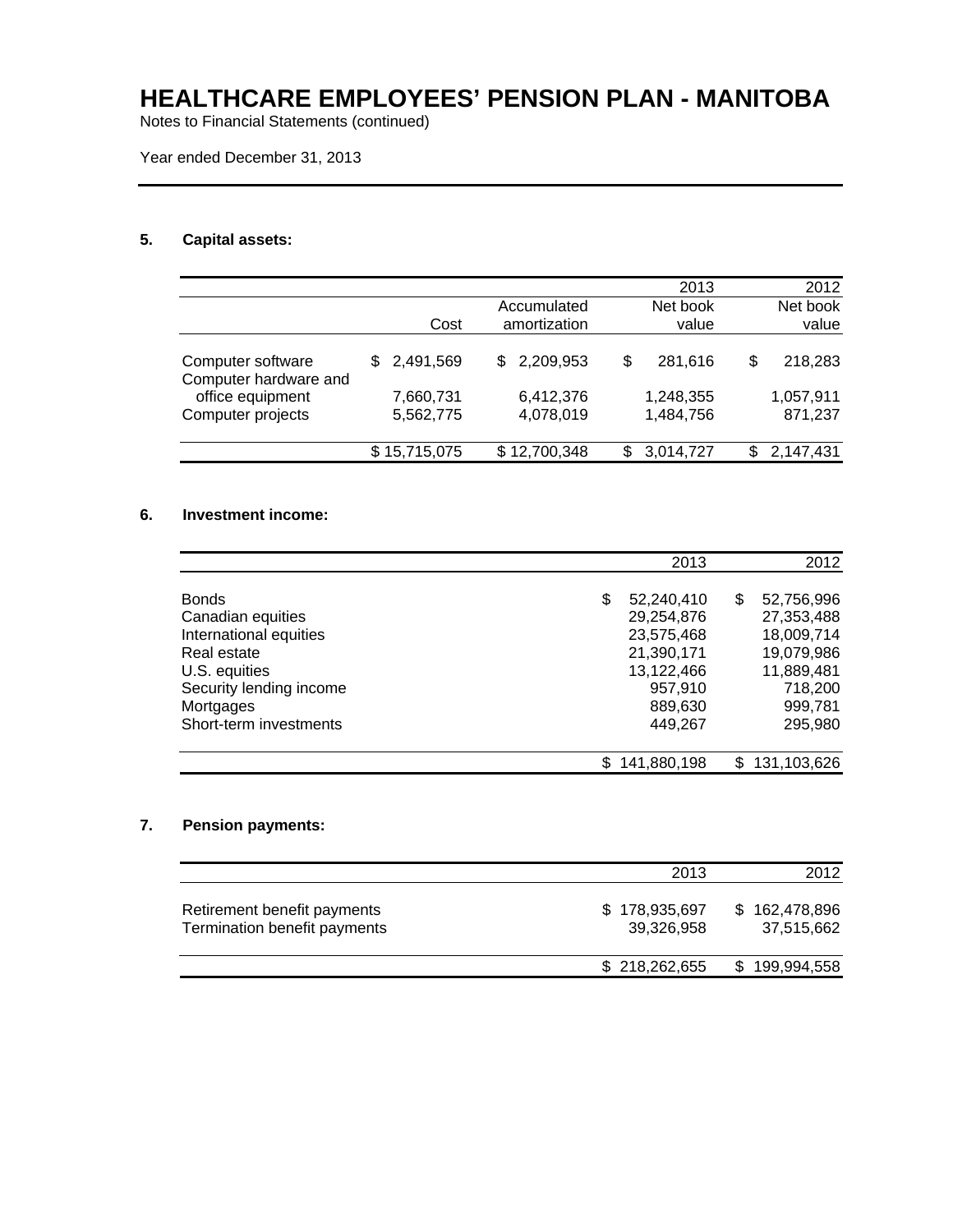Notes to Financial Statements (continued)

Year ended December 31, 2013

#### **8. Administrative expenses:**

|                                   |   | 2013       |    | 2012       |
|-----------------------------------|---|------------|----|------------|
| Investment management fees        | S | 17,130,743 | S  | 12,503,004 |
| Salaries and benefits             |   | 5,354,197  |    | 5,049,549  |
| Amortization of capital assets    |   | 1,321,252  |    | 1,260,841  |
| Other administrative expenses     |   | 891,480    |    | 1,015,942  |
| Trustee and custodial fees        |   | 719,773    |    | 619,620    |
| Actuarial fees                    |   | 582,340    |    | 358,971    |
| Legal fees                        |   | 267,613    |    | 96,793     |
| Audit fees                        |   | 42,732     |    | 57,079     |
| Special project expenses recovery |   |            |    | (20, 670)  |
|                                   |   | 26,310,130 | \$ | 20,941,129 |

### **9. Capital risk management:**

The main objective of the Plan is to sustain a certain level of net assets in order to meet the pension obligations of the Plan. The Plan fulfils its primary objective by adhering to specific investment policies outlined in its Statement of Investment Policies and Procedures (the SIPP), which is reviewed annually by the Plan. The Plan manages net assets by engaging knowledgeable investment managers who are charged with the responsibility of investing existing funds and new funds (current year's employee and employer contributions) in accordance with the approved SIPP. Increases in net assets are a direct result of investment income generated by investments held by the Plan and contributions into the Plan by eligible employees and by the employers. The main use of net assets is for benefit payments to eligible Plan members.

The primary risk the Plan faces is that the Plan's asset growth and contribution rates will be insufficient to cover the Plan's liabilities (funding risk) resulting in an unfunded liability (funding deficiency). If a funding deficiency reaches a certain level, or persists, it may need to be eliminated through contribution rate increases, pension benefit reductions or a combination of the two.

The Plan's net funded position can change relatively quickly if there are changes in the value of the investments or liabilities. Either can result in a mismatch between the Plan's assets and its liabilities. The most significant contributors to funding risk are:

- declining interest rates
- declining long-term investment rates of return
- unexpected increases in inflation and salary escalation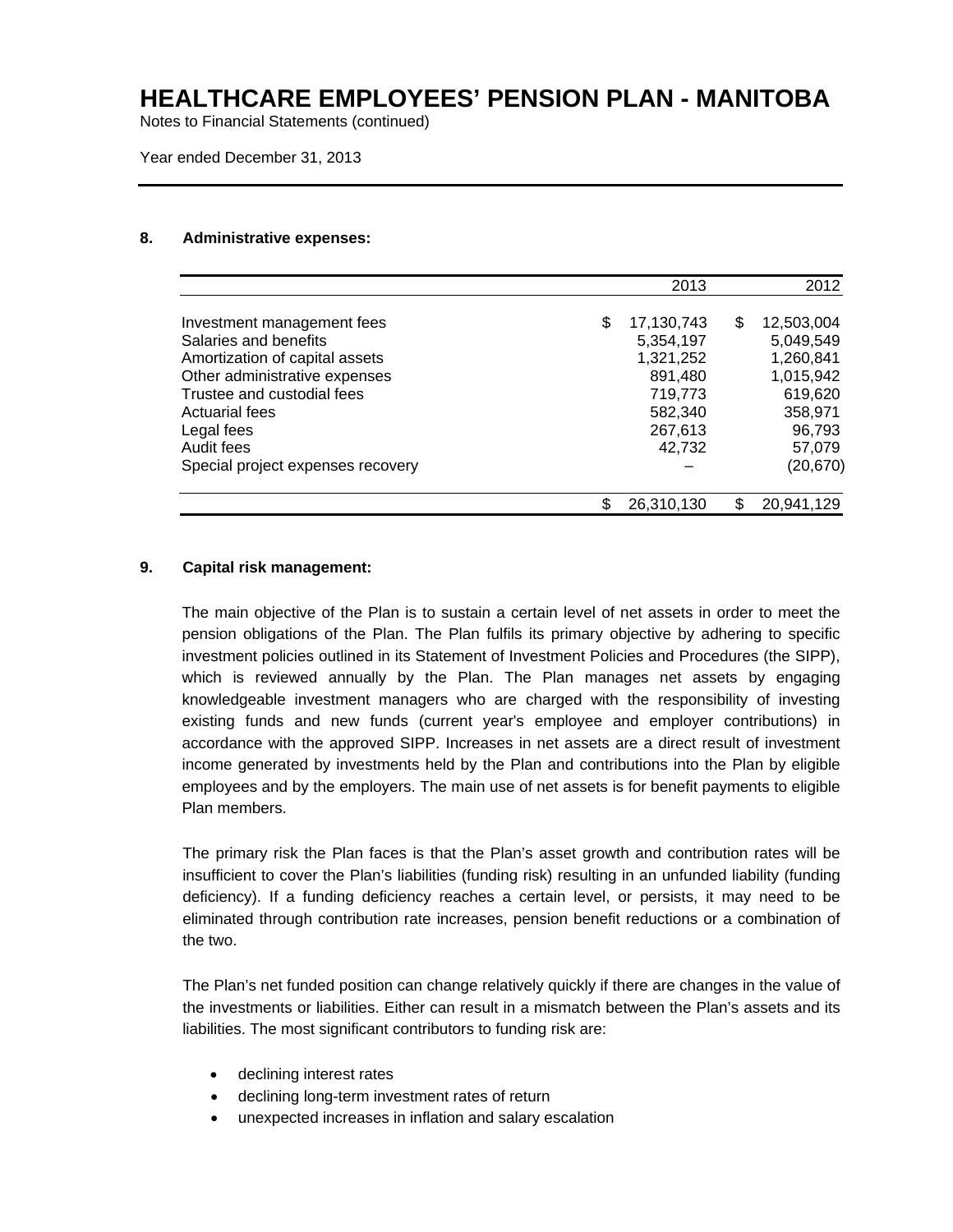Notes to Financial Statements (continued)

Year ended December 31, 2013

### **9. Capital risk management (continued):**

The Plan's liabilities are affected by non-economic factors like changes in member demographics. The Plan's assets are subject to financial instrument risks which are explained in more detail in note 10 to these financial statements.

### **10. Risk management:**

- (a) Market risk:
	- (i) Interest rate risk:

Interest rate risk refers to the adverse consequences of interest rate changes on the Plan's cash flows, financial position and income. The Plan's fixed income investments are exposed to the risk that the value of interest-bearing investments will fluctuate due to changes in the level of market interest rates. The Plan has invested approximately 31 percent (2012 - 35 percent) of its investments in fixed income securities as at December 31, 2013. To properly manage the Plan's interest rate risk, appropriate guidelines on the weighting and duration for bonds and other fixed income investments are set and monitored.

The remaining terms to contractual maturity of the Plan's bond portfolio at December 31 are as follows:

|                      | 2013            |   | 2012            |
|----------------------|-----------------|---|-----------------|
| Less than one year   | \$<br>4,503,220 | S | 1,765,725       |
| One to five years    | 735,245,102     |   | 605,632,106     |
| After five years     | 772,834,485     |   | 827,876,843     |
| Total carrying value | \$1,512,582,807 |   | \$1,435,274,674 |

The Plan holds the above fixed income securities directly and indirectly through pooled funds. An increase of 100 basis points in interest rates, with all other variables held constant, will impact fixed income investments by an estimated loss of \$94.8 million (2012 - \$98.0 million). The Plan's interest rate sensitivity was determined based on portfolio weighted duration.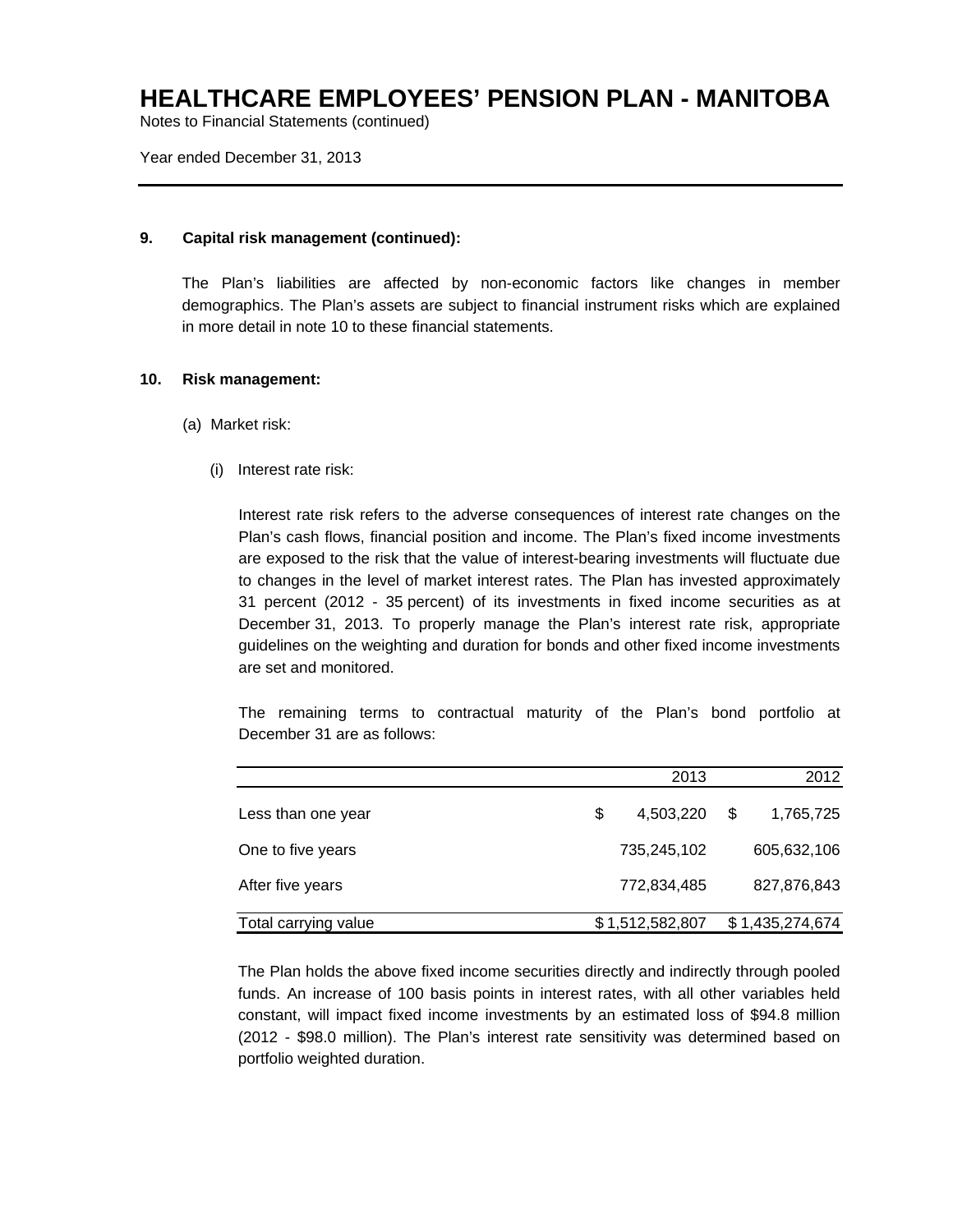Notes to Financial Statements (continued)

Year ended December 31, 2013

#### **10. Risk management (continued):**

(ii) Foreign currency risk:

Foreign currency risk is the risk that the value or future cash flows of a financial instrument will fluctuate because of changes in foreign exchange rates. The Plan primarily invests in financial instruments and enters into transactions denominated in various foreign currencies, other than its measurement currency. Fluctuations in the relative value of the Canadian dollar against these foreign currencies can result in a positive or a negative effect on the fair value of investments. The Plan and its investment managers have the ability to utilize derivative instruments to mitigate foreign currency risk, subject to the approval of the Plan's Investment Committee. The Plan is exposed to fluctuations in the U.S. dollar, Japanese yen, Hong Kong dollar and European currencies, notably the Euro, British pound sterling and Swiss franc.

The Plan's exposure in cash and investments to foreign currencies to Canadian dollars is shown below:

|                         | Actual currency |       |
|-------------------------|-----------------|-------|
| As at December 31, 2013 | exposure        | %     |
|                         |                 |       |
| Canadian                | \$3,549,045,603 | 65.0  |
| US dollar               | 1,242,019,265   | 22.8  |
| Euro                    | 265,661,437     | 4.9   |
| British pound sterling  | 169,833,100     | 3.1   |
| Swiss franc             | 74,714,181      | 1.3   |
| Japanese yen            | 65,456,804      | 1.2   |
| Hong Kong dollar        | 25,012,039      | 0.5   |
| Other currencies        | 64,751,608      | 1.2   |
|                         | 5,456,494,037   | 100.0 |

| As at December 31, 2012                                                                                                        | Actual currency<br>exposure                                                                                           | %                                                      |
|--------------------------------------------------------------------------------------------------------------------------------|-----------------------------------------------------------------------------------------------------------------------|--------------------------------------------------------|
| Canadian<br>US dollar<br>Euro<br>British pound sterling<br>Japanese yen<br>Swiss franc<br>Hong Kong dollar<br>Other currencies | \$ 3,186,660,283<br>796,484,171<br>211,541,109<br>117,125,156<br>76,506,793<br>60,352,392<br>23,491,047<br>60,666,310 | 70.3<br>17.6<br>4.7<br>2.6<br>1.7<br>1.3<br>0.5<br>1.3 |
|                                                                                                                                | 4,532,827,261                                                                                                         | 100.0                                                  |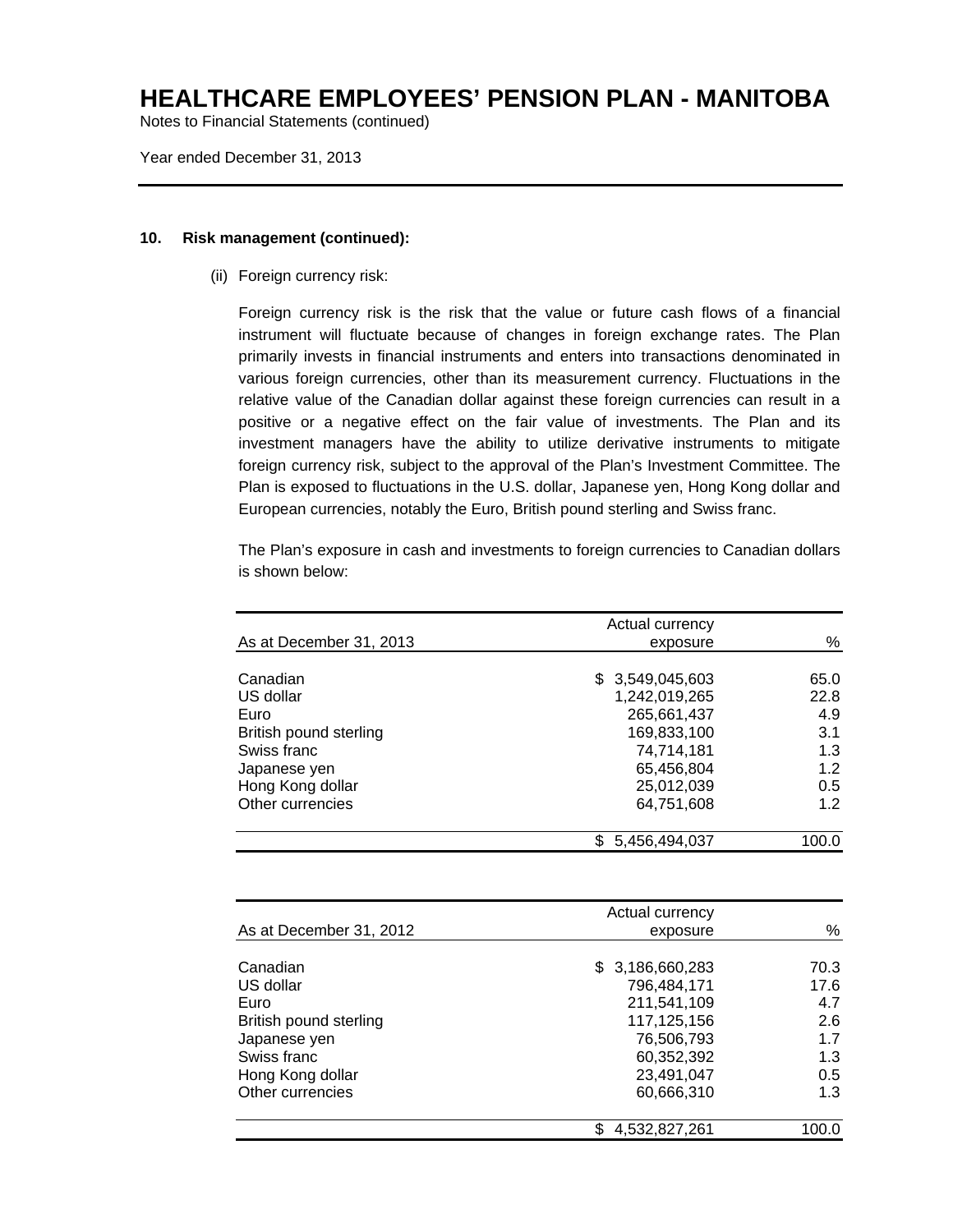Notes to Financial Statements (continued)

Year ended December 31, 2013

#### **10. Risk management (continued):**

A 10 percent increase or decrease in exchange rates, with all other variables held constant, would result in a change in unrealized gains (losses) of \$190.7 million (2012 - \$134.6 million).

(iii) Market price risk:

The Plan's investments in equities are sensitive to market fluctuations. To properly manage the Plan's other price risk, appropriate guidelines on asset diversification to address specific security, geographic, sector and investment manager risks are set and monitored. A decline of 10 percent in equity values, with all other variables held constant, will impact the Plan's equity investments by an approximate loss of \$320.0 million (2012 - \$244.5 million).

(b) Credit risk:

The Plan is exposed to credit risk, which is the risk that a counterparty will be unable to pay amounts in full when due or requested. The Plan's greatest concentration of credit risk is in its fixed income securities. The fair value of the fixed income securities includes consideration of the creditworthiness of the debt issuer. All transactions in listed securities are settled or paid for upon delivery using approved brokers. The risk of default is considered minimal, as payment is made on a purchase once the securities have been received from the broker. For sales transactions, the securities are released once the broker has made payment.

|               | 2013              |       |    | 2012          |       |
|---------------|-------------------|-------|----|---------------|-------|
| Credit rating | Fair value        | %     |    | Fair value    | $\%$  |
| AAA           | \$<br>569,223,511 | 37.6  | \$ | 622,921,412   | 43.4  |
| AA            | 303,500,214       | 20.1  |    | 266,795,779   | 18.6  |
| A             | 394,331,417       | 26.1  |    | 385,044,896   | 26.8  |
| <b>BBB</b>    | 240,487,460       | 15.9  |    | 153,798,290   | 10.7  |
| Not rated     | 5,040,205         | 0.3   |    | 6,714,297     | 0.5   |
|               | 1,512,582,807     | 100.0 | S. | 1,435,274,674 | 100.0 |

The breakdown of the Plan's bond portfolio by credit rating from various rating agencies is presented below: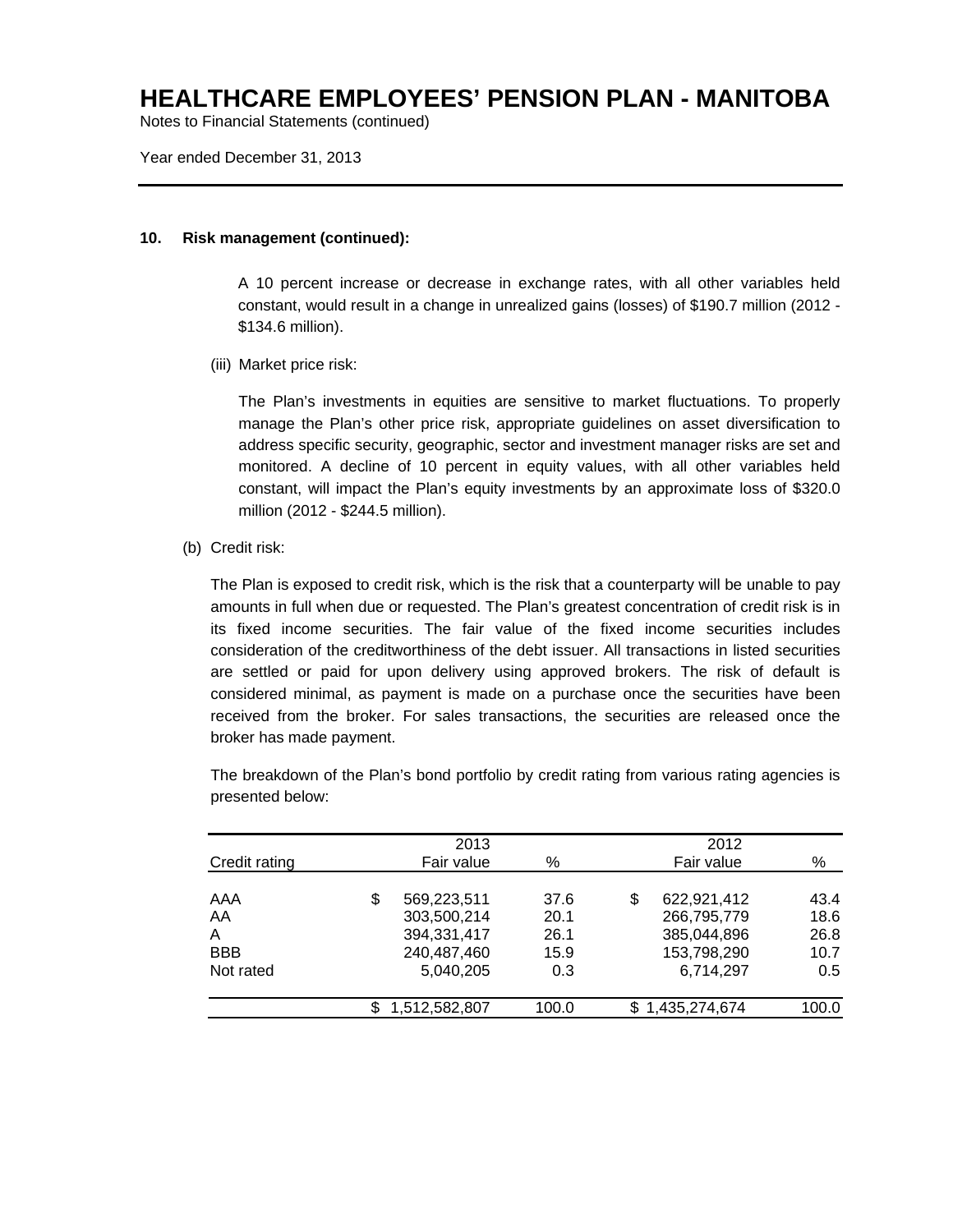Notes to Financial Statements (continued)

Year ended December 31, 2013

### **10. Risk management (continued):**

Credit risk associated with contributions and other receivables is minimized due to their nature. The majority of the receivable balances are due from member facilities and are collected from participating members through the payroll process. No provision for doubtful contributions and other receivables has been recorded in either 2013 or 2012. The carrying amounts of fixed income investments and contributions and other receivables represent the maximum credit exposure to the Plan.

### (c) Liquidity risk:

Liquidity risk is the risk that an entity will encounter difficulty in meeting obligations associated with financial liabilities.

Over 89 percent (2012 - 88 percent) of the Plan's investments are in liquid securities traded in public markets. These include all U.S. and international equities and the majority of Canadian equities, which is over 59 percent (2012 - 54 percent) of the Plan assets and is all exchange traded, and bonds. Although market events could lead to some investments becoming illiquid, management believes the diversity of the Plan's portfolio and current contribution levels will ensure that liquidity is available for benefit payments. The Plan's financial statement liabilities have contracted maturities of less than one year. The Plan also maintains cash on hand for liquidity purposes and to pay accounts payable and accrued liabilities. At December 31, 2013, the Plan had cash in the amount of \$82.7 million (2012 - \$66.8 million).

The Plan's fixed income securities are diversified at December 31 as follows:

|                        |                           | 2013        | 2012                      |             |  |  |
|------------------------|---------------------------|-------------|---------------------------|-------------|--|--|
|                        | Fair                      | Average     | Fair                      | Average     |  |  |
|                        | value                     | coupon rate | value                     | coupon rate |  |  |
| Federal<br>Provincial/ | \$<br>488,749,488         | 2.93%       | \$<br>546,320,397         | 3.13%       |  |  |
| municipal              | 404,502,625               | 4.60%       | 396,323,779               | 4.75%       |  |  |
| Corporate<br>Mortgages | 619,330,694<br>21,097,816 | 4.74%       | 492,630,498<br>20,795,328 | 4.77%       |  |  |
|                        | 1,533,680,623             |             | \$1,456,070,002           |             |  |  |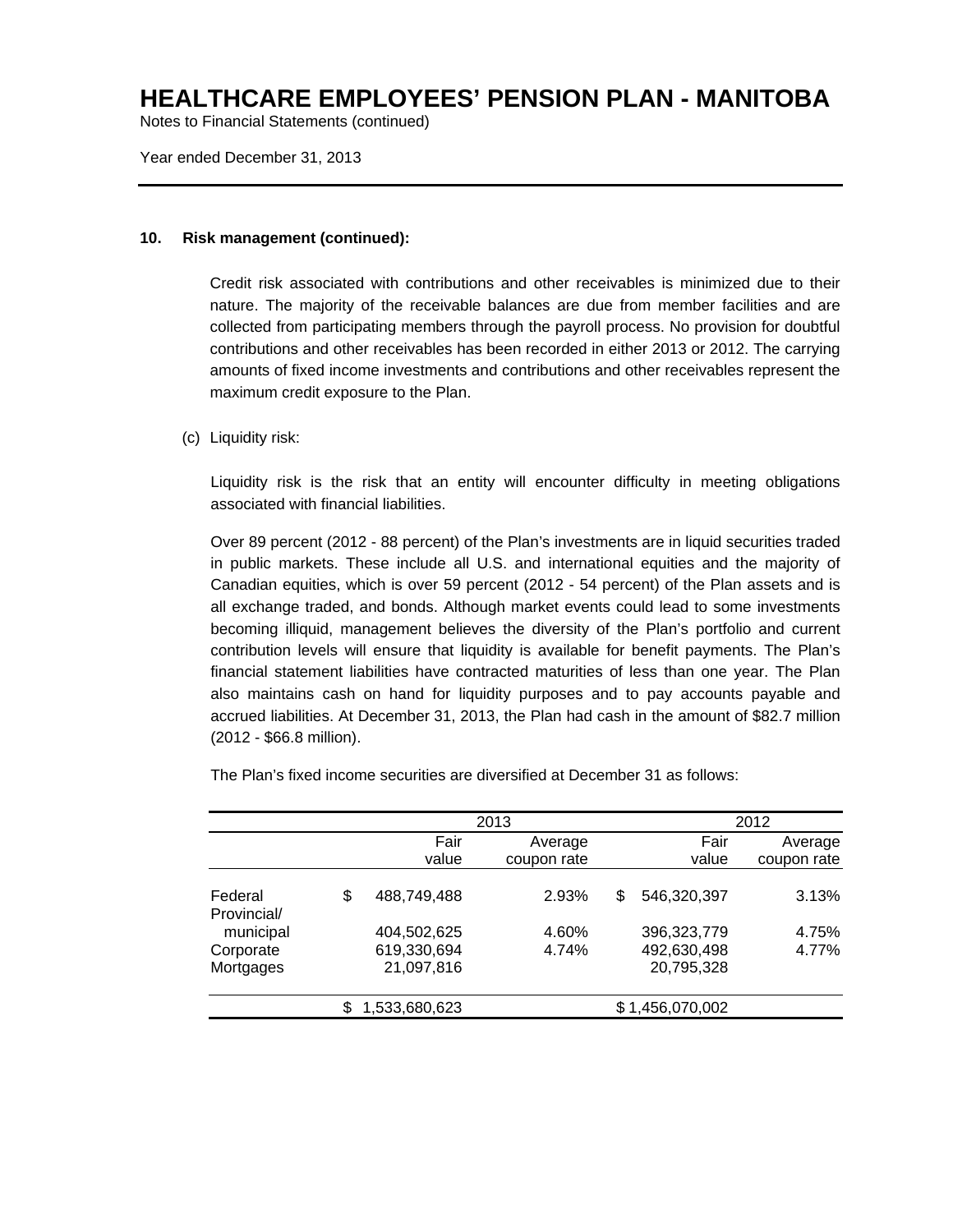Notes to Financial Statements (continued)

Year ended December 31, 2013

#### **11. Fair value of financial instruments:**

The determination of the fair value of investments is as described in note 3(c) with fair values of investments disclosed in note 4. The fair values of other financial assets and liabilities, being cash, investment income receivable, contributions receivable, other receivables, accounts payable and accrued liabilities, government remittances payable and due from (to) brokers, approximate their carrying values due to the short-term nature of these financial instruments.

The Plan's assets which are recorded at fair value are required to be classified into one of three levels, depending on the inputs used for valuation. The hierarchy of inputs is summarized below:

- quoted prices (unadjusted) in active markets for identical assets or liabilities (Level 1);
- inputs other than quoted prices included in Level 1 that are observable for the asset or liability, either directly (i.e. as prices) or indirectly (i.e. derived from prices) (Level 2); and
- inputs for the asset or liability that are not based on observable market data (unobservable inputs) (Level 3).

Changes in valuation methods may result in transfers into or out of an investment's assigned level.

| 2013                   | Quoted prices<br>in active markets<br>(Level 1) | Significant<br>for identical assets other observable<br>inputs (Level 2) |     | Significant<br>unobservable<br>inputs (Level 3) | Total            |
|------------------------|-------------------------------------------------|--------------------------------------------------------------------------|-----|-------------------------------------------------|------------------|
| Cash                   | \$<br>82,670,032 \$                             |                                                                          | \$  |                                                 | \$<br>82,670,032 |
| Short-term investments |                                                 | 110,903,258                                                              |     |                                                 | 110,903,258      |
| <b>Bonds</b>           |                                                 | 1,512,582,807                                                            |     |                                                 | 1,512,582,807    |
| Mortgages              |                                                 | 21,097,816                                                               |     |                                                 | 21,097,816       |
| Canadian equities      | 1,273,932,104                                   | 54,490,823                                                               |     | 7,040,814                                       | 1,335,463,741    |
| U.S. equities          | 917,281,862                                     |                                                                          |     |                                                 | 917,281,862      |
| International equities | 852,909,509                                     | 94,107,763                                                               |     |                                                 | 947,017,272      |
| Real estate            |                                                 |                                                                          |     | 524,352,501                                     | 524,352,501      |
| Infrastructure         |                                                 |                                                                          |     | 5,124,748                                       | 5,124,748        |
|                        | \$3,126,793,507                                 | \$1,793,182,467                                                          | \$. | 536,518,063                                     | \$5,456,494,037  |

The following is a summary of the inputs used as of December 31, 2013 and 2012 in valuing the Plan's investments: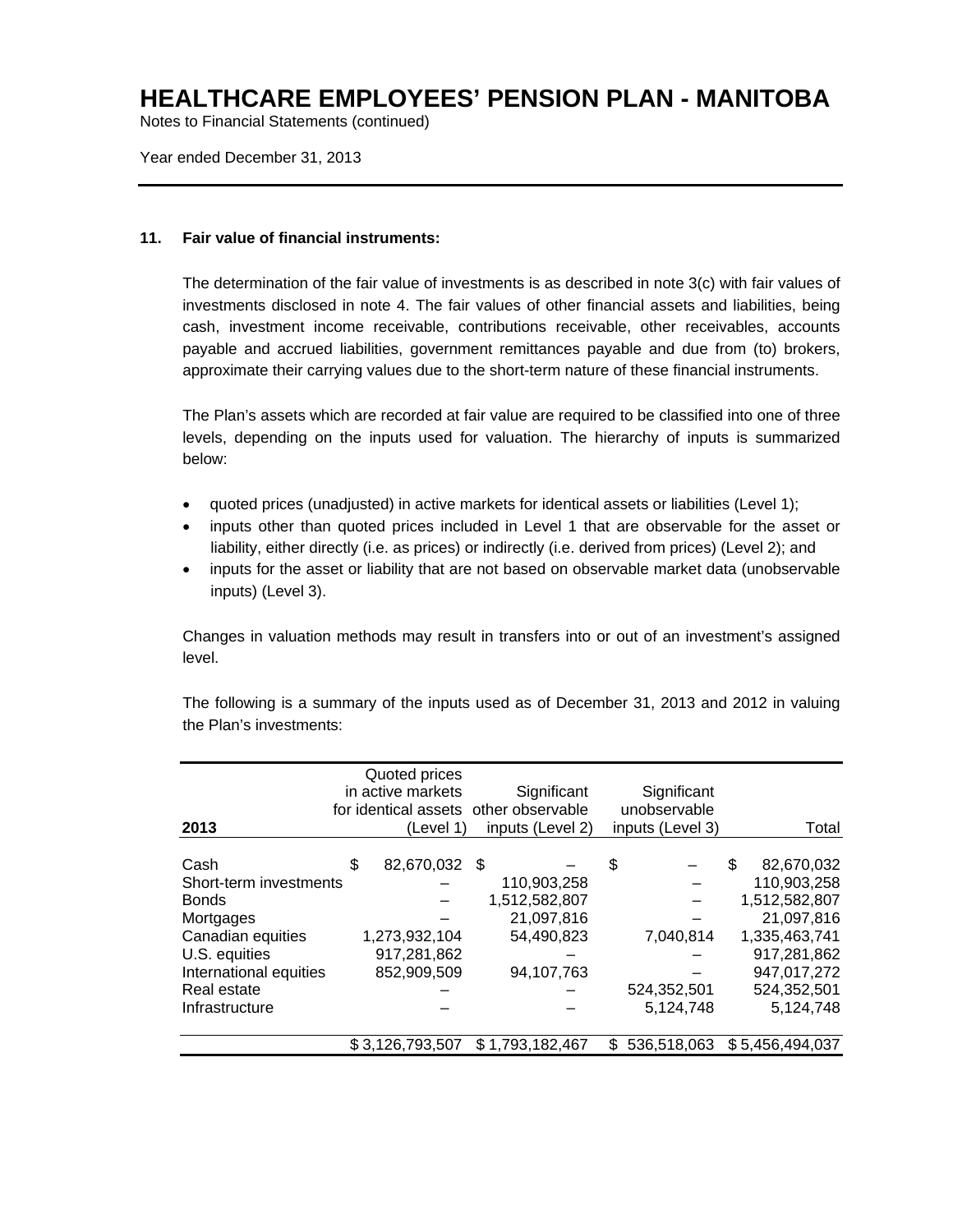Notes to Financial Statements (continued)

Year ended December 31, 2013

#### **11. Fair value of financial instruments (continued):**

| 2012                   | Quoted prices<br>in active markets<br>(Level 1) | Significant<br>for identical assets other observable<br>inputs (Level 2) |    | Significant<br>unobservable<br>inputs (Level 3) |     | Total           |
|------------------------|-------------------------------------------------|--------------------------------------------------------------------------|----|-------------------------------------------------|-----|-----------------|
|                        |                                                 |                                                                          |    |                                                 |     |                 |
| Cash                   | \$<br>66,756,528                                | - \$                                                                     | \$ |                                                 | \$. | 66,756,528      |
| Short-term investments |                                                 | 86.136.021                                                               |    |                                                 |     | 86.136.021      |
| <b>Bonds</b>           |                                                 | 1,435,274,674                                                            |    |                                                 |     | 1,435,274,674   |
| Mortgages              |                                                 | 20,795,328                                                               |    |                                                 |     | 20,795,328      |
| Canadian equities      | 1,061,240,468                                   | 51,958,536                                                               |    | 6,187,046                                       |     | 1,119,386,050   |
| U.S. equities          | 659,741,119                                     |                                                                          |    |                                                 |     | 659,741,119     |
| International equities | 666,144,065                                     |                                                                          |    |                                                 |     | 666,144,065     |
| Real estate            |                                                 |                                                                          |    | 478,593,476                                     |     | 478,593,476     |
|                        |                                                 |                                                                          |    |                                                 |     |                 |
|                        | \$2,453,882,180                                 | \$1,594,164,559                                                          | S  | 484,780,522                                     |     | \$4,532,827,261 |

For the years ended December 31, 2013 and 2012, there were no transfers between Level 1 and Level 2.

The reconciliation of investments measured at fair value using unobservable inputs (Level 3) is presented as follows:

|                            | Canadian        |     |                |                            |    |              |
|----------------------------|-----------------|-----|----------------|----------------------------|----|--------------|
|                            | equities        |     |                | Real estate Infrastructure |    | Total        |
| Balance, December 31, 2011 | \$10,118,529    | \$. | 397,448,612 \$ |                            | \$ | 407,567,141  |
| Purchases                  |                 |     | 67,029,935     |                            |    | 67,029,935   |
| Sales                      | (6, 286, 889)   |     | (19, 513, 164) |                            |    | (25,800,053) |
| Realized gains             | 2,098,666       |     | 5,174,275      |                            |    | 7,272,941    |
| Current period change in   |                 |     |                |                            |    |              |
| fair value of investments  | 256,740         |     | 28,453,818     |                            |    | 28,710,558   |
| Balance, December 31, 2012 | 6,187,046       |     | 478.593.476    |                            |    | 484.780.522  |
| Purchases                  | 110,769         |     | 55,897,661     | 4,238,474                  |    | 60,246,904   |
| Sales                      | (138, 951)      |     | (48, 383, 022) |                            |    | (48,521,973) |
| Realized gains             | 17,090          |     | 11,821,593     |                            |    | 11,838,683   |
| Current period change in   |                 |     |                |                            |    |              |
| fair value of investments  | 864,860         |     | 26,422,793     | 886,274                    |    | 28,173,927   |
| Balance, December 31, 2013 | \$<br>7,040,814 | \$  | 524,352,501    | \$5,124,748                | S  | 536,518,063  |

The Plan did not use or consider alternative assumptions for valuation of Level 3 investments as those are valued independently by investment managers or third party providers.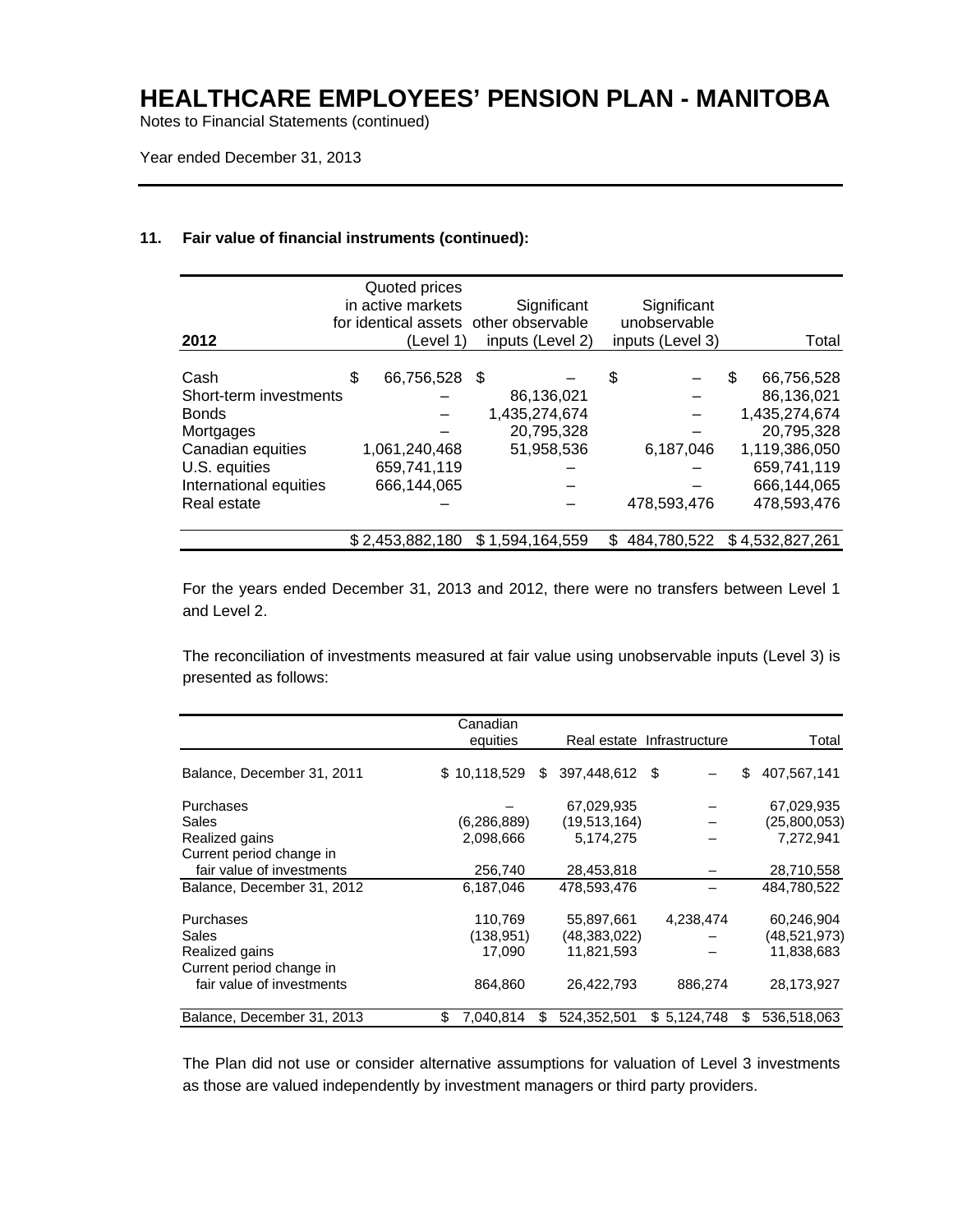Notes to Financial Statements (continued)

Year ended December 31, 2013

### **11. Fair value of financial instruments (continued):**

Section 3.29 of the Manitoba Pension Benefits Act Regulation requires disclosure of each investment asset that has a fair value greater than one percent of the fair value of the investment assets of the Plan. As of December 31, 2013, the Plan held the following investments that met this criteria:

| Cash and cash equivalents:<br>Canadian Cash Sweep Rate on-1%/Yr @ CIBC Mellon Tr. Co.                                             | S | 71,848,417                                           |
|-----------------------------------------------------------------------------------------------------------------------------------|---|------------------------------------------------------|
| Equities:<br>Causeway Emerging Markets Fund<br><b>Toronto Dominion Bank</b><br>Royal Bank of Canada<br><b>Bank of Nova Scotia</b> |   | 94,107,763<br>88,807,581<br>86,391,818<br>81,297,034 |
| Canadian National Railway Co.<br>Leith Wheeler Special Canadian Equity Fund                                                       |   | 62,715,936<br>54,490,823                             |

### **12. Role of the actuary and auditor:**

The actuary has been appointed pursuant to the Plan Text and the Trust Agreement. With respect to the preparation of financial statements, the actuary has been engaged to carry out a valuation of the Plan's assets and liabilities, which consists of a provision for future obligations of the Plan to the members. The valuation is made in accordance with accepted actuarial practice, applicable legislation and any direction received from regulatory authorities, and reported thereon to the Board of Trustees. In performing the valuation of the liabilities, which are by their nature inherently variable, assumptions are made as to the investment rate of return, inflation rates and salary escalation in the future, taking into consideration the circumstances of the healthcare employees and the nature of the liabilities. The actuary, in their review of the management information provided by the Plan used in the valuation, also makes use of the work of the external auditors. The Actuary's Report outlines the scope of their work and opinion.

The external auditors have been appointed by the Board of Trustees to conduct an independent and objective audit of the financial statements of the Plan in accordance with generally accepted auditing standards and report thereon to the Board of Trustees. In carrying out their audit, the auditors also make use of the work of the actuary and their report on the Plan's liabilities. The Auditors' Report outlines the scope of their audit and their opinion.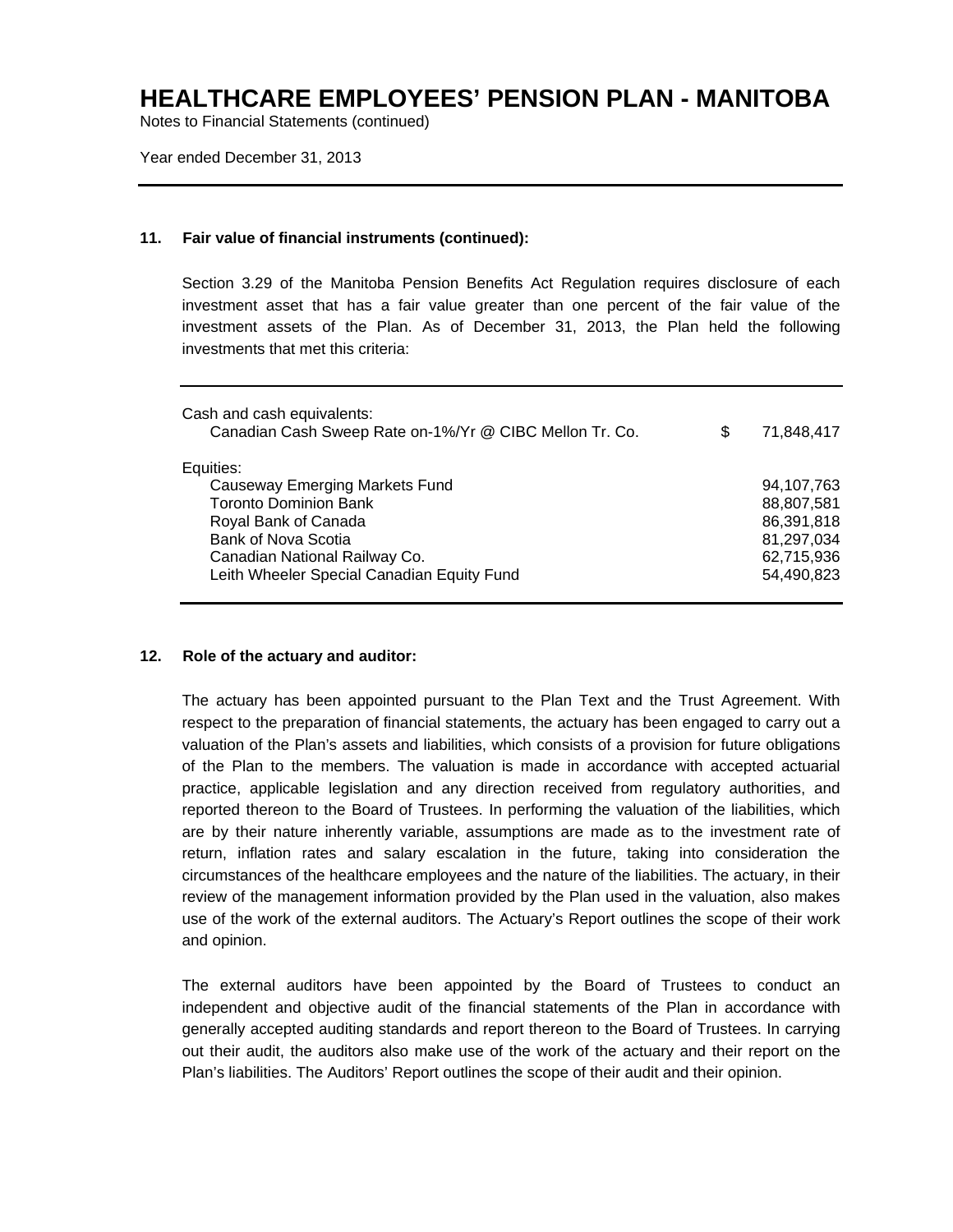Notes to Financial Statements (continued)

Year ended December 31, 2013

### **13. Related party:**

The Plan and the Healthcare Employees' Benefits Plan - Manitoba (HEBP) have a certain number of common trustees and a cost sharing agreement to allocate certain costs based on factors such as square footage, number of employees and time usage. Other receivables include an amount of \$1,206,223 (2012 - \$646,520) due from HEBP. The balance due from HEBP is non-interest bearing, and has no fixed terms of repayment.

### **14. Pension obligations:**

As at December 31, 2013, the date of the most recent actuarial valuation, the actuarial value of pension obligations was \$5,231,833,000 (2012 - \$4,871,146,000). Since there is no intention of extinguishing the pension obligations in the near term, the obligations are calculated by using the going concern actuarial basis. The projected unit credit actuarial cost method was used by AON Hewitt, the actuary, to determine the actuarial value of pension obligations and the required current service contributions.

Four significant long-term actuarial assumptions used in the valuation were:

- (a) the liability discount rate was assumed to be 6.5 percent (2012 6.5 percent);
- (b) the asset rate of return was assumed to be 6.5 percent (2012 6.5 percent);
- (c) inflation rate was assumed to be 2.25 percent (2012 2.25 percent); and
- (d) the salary escalation rate was assumed to be 3.5 percent (2012 3.5 percent) plus merit and promotion.

The assumptions used in determining the actuarial value of pension obligations are going concern assumptions adopted by the Trustees and were developed by reference to expected long-term market conditions. As underlying conditions change over time, going concern assumptions adopted by the Trustees may also change, which could cause a material change in the actuarial value of pension obligations.